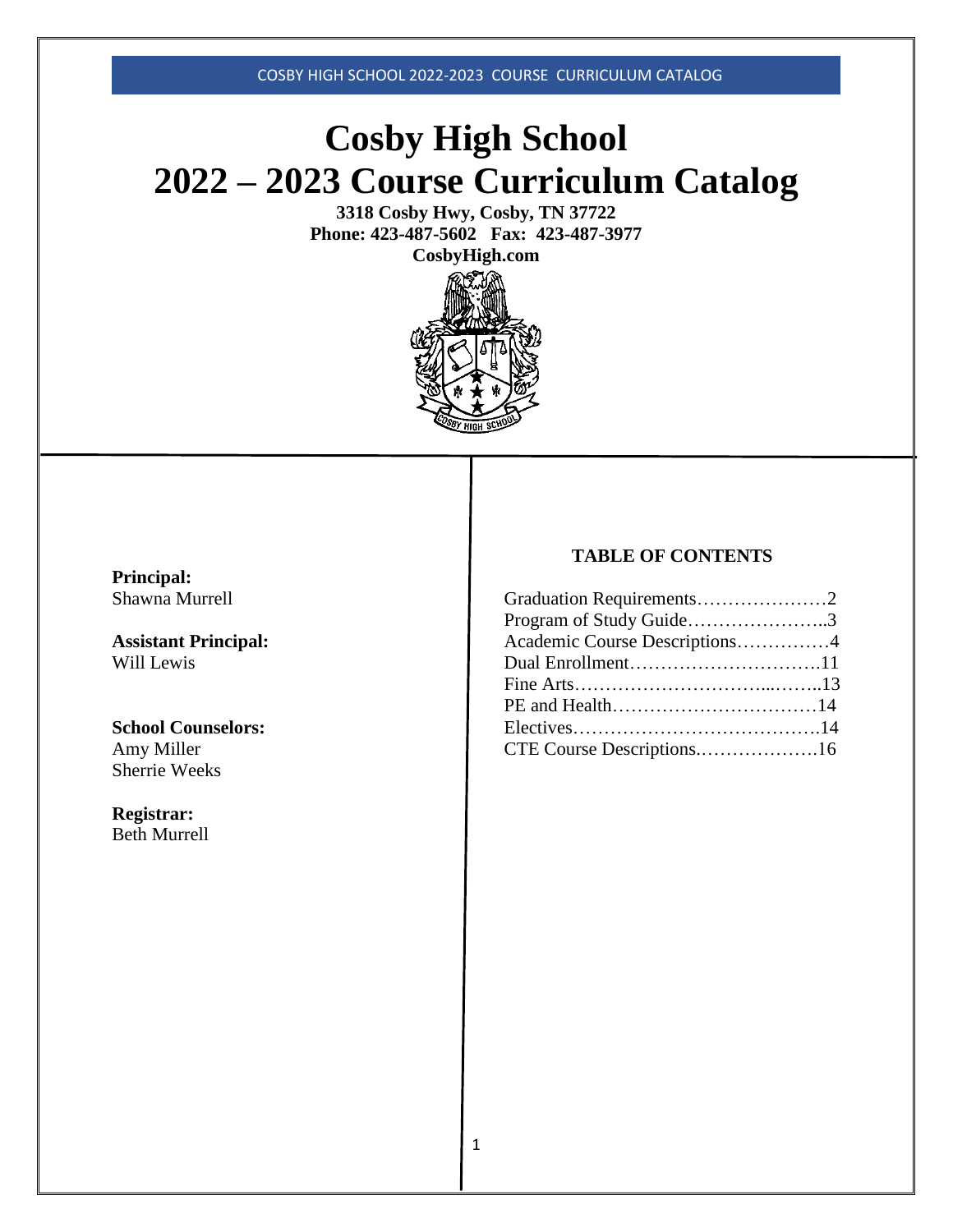# **Graduation Requirements**

| <b>English</b> (English I, English II, English III, English IV)                                                | 4 Credits                     |
|----------------------------------------------------------------------------------------------------------------|-------------------------------|
| <b>Math</b> (Algebra I, Algebra II, Geometry, and one upper level math)<br>*Must take one math course per year | 4 Credits                     |
| <b>Science</b> (Biology, Chemistry or Physics, and 1 additional lab science)                                   | 3 Credits                     |
| <b>World History/Geography</b>                                                                                 | 1 Credit                      |
| <b>U.S. Government</b> (Three courses of NJROTC can substitute for US Govt)                                    | 1 Credit                      |
| <b>U.S. History</b> (Dual Enrollment Modern History will substitute for US History)                            | 1 Credit                      |
| <b>Economics/Personal Finance</b>                                                                              | 1 Credit                      |
| <b>*Foreign Language</b> (must be same language, for example Spanish I and II)                                 | 2 Credits                     |
| *Fine Art (Band, Music, Piano, Art, Theatre Arts, DE Music)                                                    | 1 Credit                      |
| Lifetime Wellness (Two credits of NJROTC will substitute)                                                      | 1 Credit                      |
| <b>Physical Education</b> (May be met by substituting for equivalent time of                                   | 1 Credit                      |
| participation in approved extra-curricular such as Marching Band, NJROTC, or<br>school-organized sport)        |                               |
| <b>Program of Study</b> (consists of 3 specific courses-see page 3 for details)                                | 3 Credits                     |
| <b>Electives</b>                                                                                               | 5 Credits                     |
| <b>Other Requirements:</b>                                                                                     |                               |
| 1) Per Tennessee State Board of Education, students are required to take the                                   |                               |
| ACT test, as part of graduation requirements. The ACT test will be given in                                    | <b>Total Credits for</b>      |
| the Spring of Junior year and again in the Fall of the Senior year.                                            | <b>Graduation: 28 Credits</b> |
| 2) The US Citizenship Test with a passing score is also required as part of                                    |                               |
| graduation requirements.                                                                                       |                               |

\* Foreign Language and Fine Art requirement may be waived for students not planning to attend a four-year college or university and may be replaced with three courses designed to enhance and expand the Program of Study/Pathway focus. Parents must sign a waiver form.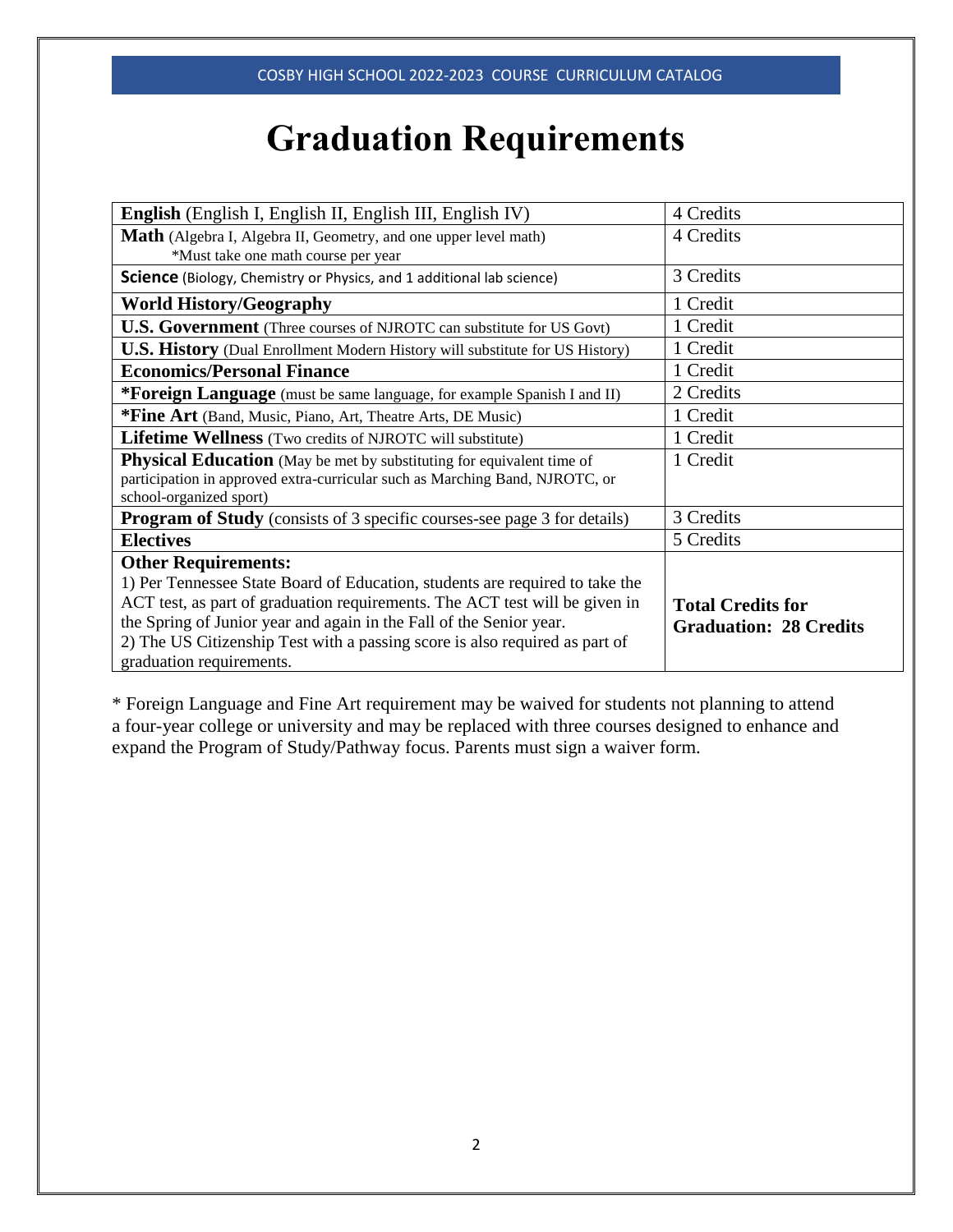| <b>Program of Study – Elective Focus Options</b>                                                                                                                                                 |                                                                                                                                                                                                                                   |  |
|--------------------------------------------------------------------------------------------------------------------------------------------------------------------------------------------------|-----------------------------------------------------------------------------------------------------------------------------------------------------------------------------------------------------------------------------------|--|
| <b>Humanities</b><br>Any three humanities courses, such as<br>Mythology, Film Studies, Contemporary<br>Issues, Psychology, Annual Staff                                                          | <b>Law Enforcement Services</b><br>Criminal Justice I<br>Criminal Justice II<br><b>Criminal Justice III</b>                                                                                                                       |  |
| <b>Dual Enrollment (DE)</b><br>Any Three DE classes, such as DE Comp I,<br>DE Comp II, DE Music, DE History,<br>DE Intro to Statistics or other DE courses<br>as offered through Dual Enrollment | <b>Athletic Program of Study</b><br>(Medical or Leadership Emphasis)<br>Select any three of the following:<br>PE II, Leadership, Anatomy & Physiology,<br>Media Communications, Any DE course,<br>Psychology, Contemporary Issues |  |
| <b>Fine Arts</b><br>Any three Fine Arts classes, above the 1<br>Fine Arts Course required for graduation,<br>such as Art I, Art II, Art History, Music<br>History, Chorus, Theatre Arts, Band    | <b>Industrial Maintenance</b><br><b>Principles of Manufacturing</b><br>Intro to Industrial Maintenance<br>Advanced Industrial Maintenance                                                                                         |  |
| <b>Horticulture Science</b><br>Agriscience<br>Principles of Plant Science<br><b>Greenhouse Management</b>                                                                                        | <b>Hospitality &amp; Tourism Management</b><br>Hospitality & Tourism I<br>Hospitality & Tourism II<br>Hospitality & Tourism III                                                                                                   |  |
| <b>NJROTC</b><br><b>NJROTC I</b><br><b>NJROTC II</b><br><b>NJROTC III</b><br>(3 courses of NJROTC substitute for PE,<br>Wellness, and US Govt)                                                   | <b>Therapeutic or Nursing Services</b><br><b>Health Science</b><br>Anatomy & Physiology<br><b>Medical Therapeutics or Medical Assisting</b><br>Nursing Education (for students who wish<br>to participate in Nursing Clinicals)   |  |
| <b>Other Programs of Study at CCHS</b><br>Other programs of study are available at Cocke County High School, such as Automotive                                                                  |                                                                                                                                                                                                                                   |  |

Other programs of study are available at Cocke County High School, such as Automotive, Veterinary Science, Welding, ect. Students are transported by school bus to CCHS to participate in these courses. See your Counselor for more information.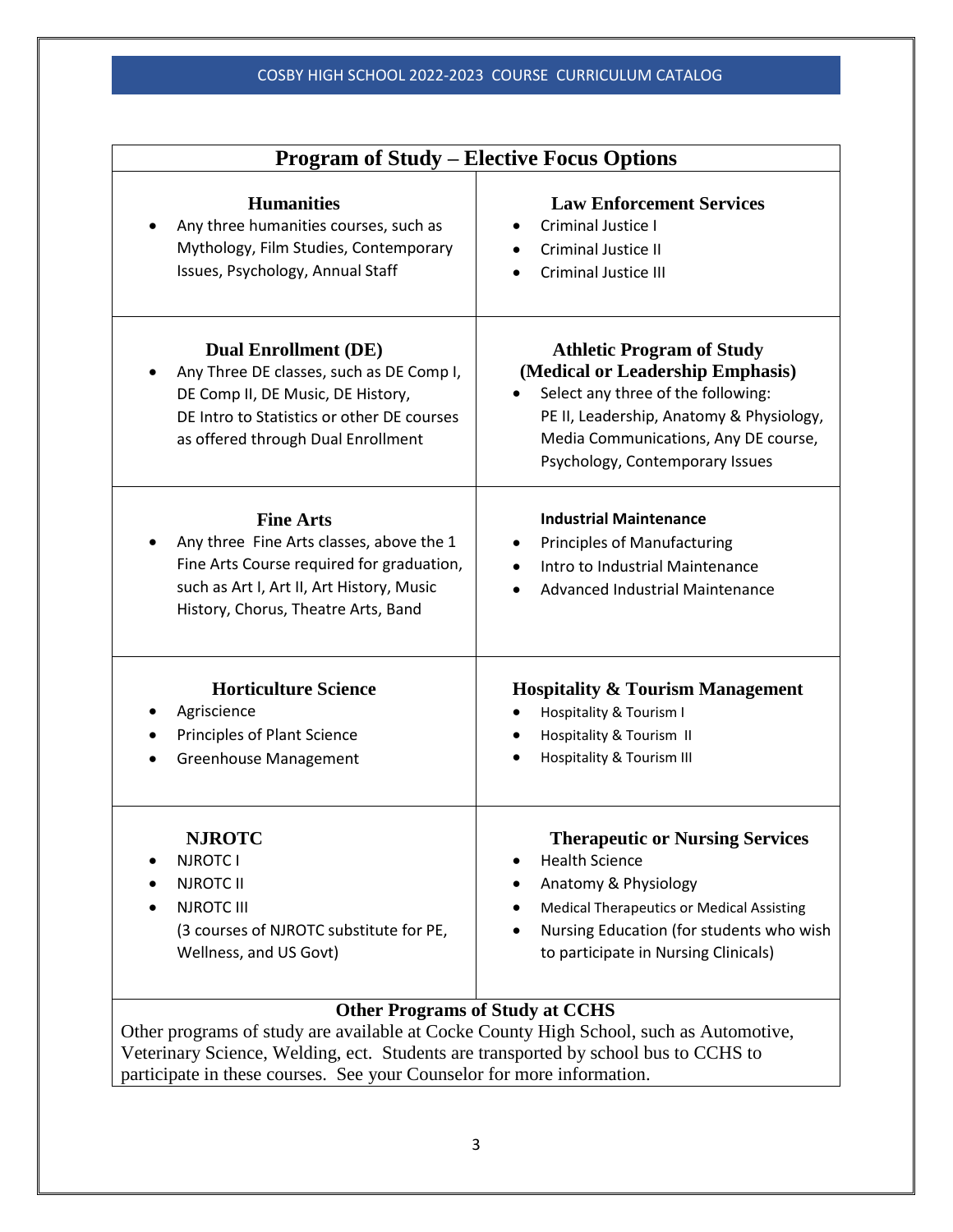# **Academic Course Descriptions**

# **ENGLISH COURSE DESCRIPTIONS**

# **ENGLISH 9** Grade Level: 9 Credit: 1

English I is a course that integrates the Tennessee standards of language, communication, writing, research, logic, informational text, media, and literature in order to prepare students to be successful in college level courses. This course will include extensive reading and critical analysis of a variety of genres, including several significant literary works. The Tennessee Ready (TNReady) assessment will be given at the completion of English I and the score will count as a percentage of the student's final grade to be determined by the Cocke County Board of Education. This course meets the requirements of the Tennessee University and College System as a standard English credit. All students are required to pass English I in order to be eligible for a high school diploma.

English I (H) is a course that integrates, but substantially exceeds, the Tennessee standards of language, communication, writing, research, logic, informational text, media, and literature in order to prepare students to be successful in college level courses. The course will include outside reading assignments, research, a variety of writing assignments, and projects that ensure additional rigor and adhere to the Tennessee Framework of Standards for Honors Courses. The Tennessee Ready (TNReady) assessment will be given at the completion of English I (H) and the score will count as a percentage of the student's final grade to be determined by the Cocke County Board of Education. This course meets the requirements of the Tennessee University and College System as a standard English credit. All students are required to pass English I in order to be eligible for a high school diploma. Prerequisites: Appropriate Test Scores, Grades, and Teacher Recommendation.

English II is a course that integrates the Tennessee standards of language, communication, writing, research, logic, informational text, media, and literature in order to prepare students to be successful in college level courses. This course will include extensive reading and critical analysis of a variety of genres, including several significant literary works. The Tennessee Ready (TNReady) assessment will be given at the completion of English II and the score will count as a percentage of the student's final grade to be determined by the Cocke County Board of Education. This course meets the requirements of the Tennessee University and College System as a standard English credit. All students are required to pass English II in order to be eligible for a high school diploma. PREREQUISITES – English 9

# **ENGLISH 10 HONORS Grade Level: 10 Credit: 1**

English II (H) is a course that integrates, but substantially exceeds, the Tennessee standards of language, communication, writing, research, logic, informational text, media, and literature in order to prepare students to be successful in college level courses. This course will include extensive reading and critical analysis of a variety of genres, including several significant literary works The Tennessee Ready (TNReady) assessment will be given at the completion of English II (H) and the score will count as a percentage of the student's final grade to be determined by the Cocke County Board of Education. This course meets the requirements of the Tennessee University and College System as a standard English credit. All students are required to pass English II in order to be eligible for a high school diploma. PREREQUISITES – English 9 Honors with appropriate grade and/or Teacher Recommendation.

# **ENGLISH 10 Grade Level: 10 Credit: 1**

# **ENGLISH 9 HONORS Grade Level: 9 Credit: 1**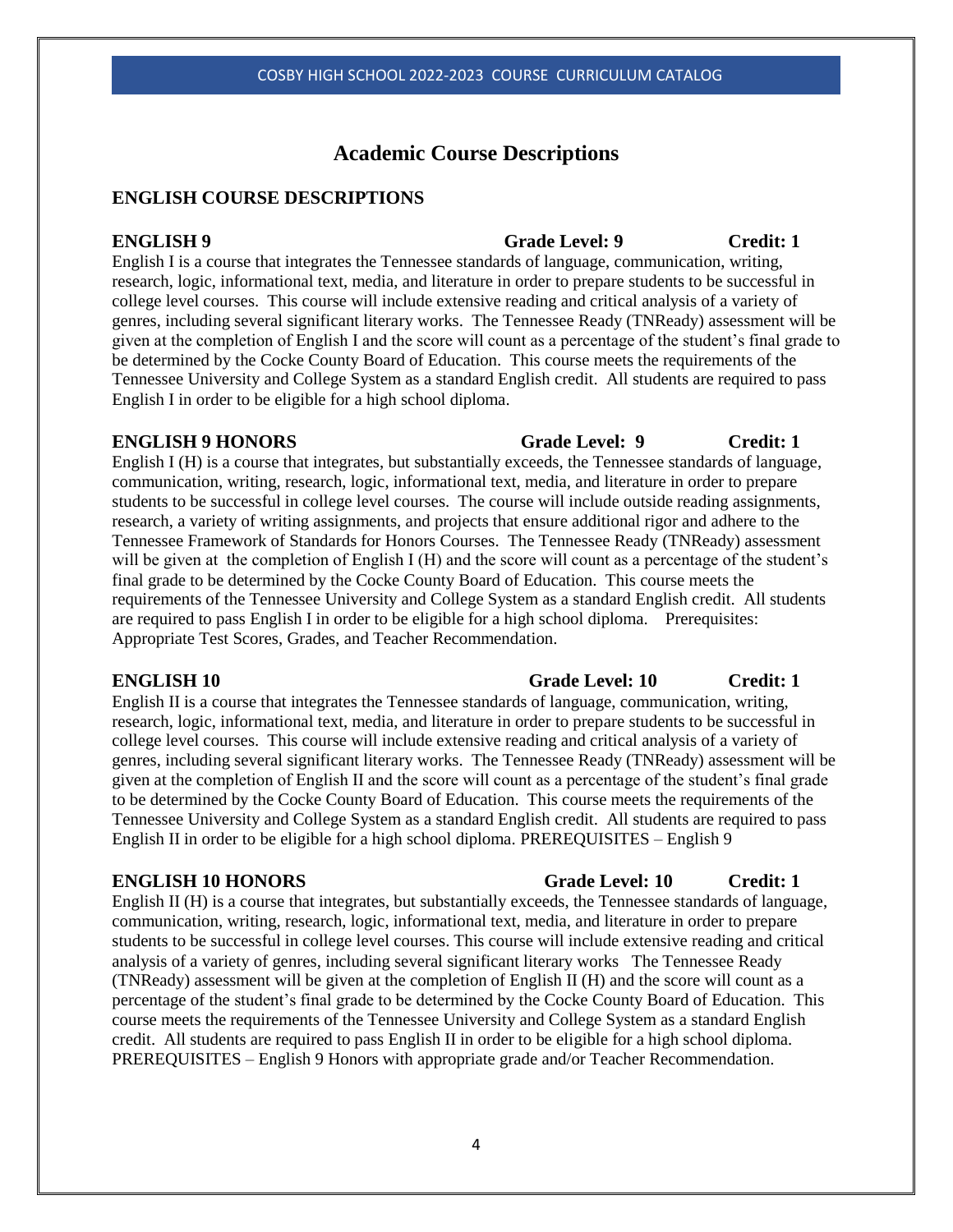English III is a course that integrates the Tennessee standards of language, communication, writing, research, logic, informational text, media, and literature in order to prepare students to be successful in college level courses. English III will span American Literature from the Colonial Period to Modern American Literature. In addition, this course focuses on: a brief grammar review; establishing connections among observations of various works; developing critical and analytical skills; writing and the development of clear, organized and coherent essays; expansive vocabulary growth and development; a variety of sentence structure; logical organization and a strong balance of critical This course meets the requirements of the Tennessee University and College System as a standard English credit. All students are required to pass English III in order to be eligible for a high school diploma. PREREQUISITES – English 10

# **ENGLISH 11 HONORS Grade Level: 11 Credit: 1**

English 11 Honors is a course that integrates, but substantially exceeds, the Tennessee standards of language, communication, writing, research, logic, informational text, media, and literature in order to prepare students to be successful in college level courses. This course is designed to meet the needs of those students who have mastered the writing and grammar skills of English 10. Great emphasis is placed upon composition, vocabulary, interpretation, and analysis of American literature. Research skills are taught. PREREQUISITES – English 10 Honors with appropriate grades and Teacher recommendation.

English IV is a course that integrates the Tennessee standards of language, communication, writing, research, logic, informational text, media, and literature in order to prepare students to be successful in college level courses. English IV emphasizes persuasive essay composition skills, resumes and other business communication documents, research skills, and literary analysis essay writing. Furthermore, the course emphasizes vocabulary development and improves students' uses of grammar, mechanics, and style. The course is also a survey of British literature including poetry, drama, and prose fiction within the historical literary time periods ranging from the AngloSaxon period to Contemporary literature. This course meets the requirements of the Tennessee University and College System as a standard English credit. All students are required to pass English IV in order to be eligible for a high school diploma. PREREQUISITES – English 11

English I2 (H) is a course that integrates, but substantially exceeds, the Tennessee standards of language, communication, writing, research, logic, informational text, media, and literature in order to prepare students to be successful in college level courses. The course will include outside reading assignments, research, a variety of writing assignments, and projects that ensure additional rigor and adhere to the Tennessee Framework of Standards for Honors Courses. All students are required to pass English IV in order to be eligible for a high school diploma. PREREQUISITE – English III Honors with appropriate grades or Teacher recommendation.

# **ENGLISH 11 Grade Level: 11 Credit: 1**

# **ENGLISH 12 Grade Level: 12 Credit: 1**

# **ENGLISH 12 Honors Grade Level: 12 Credit: 1**

5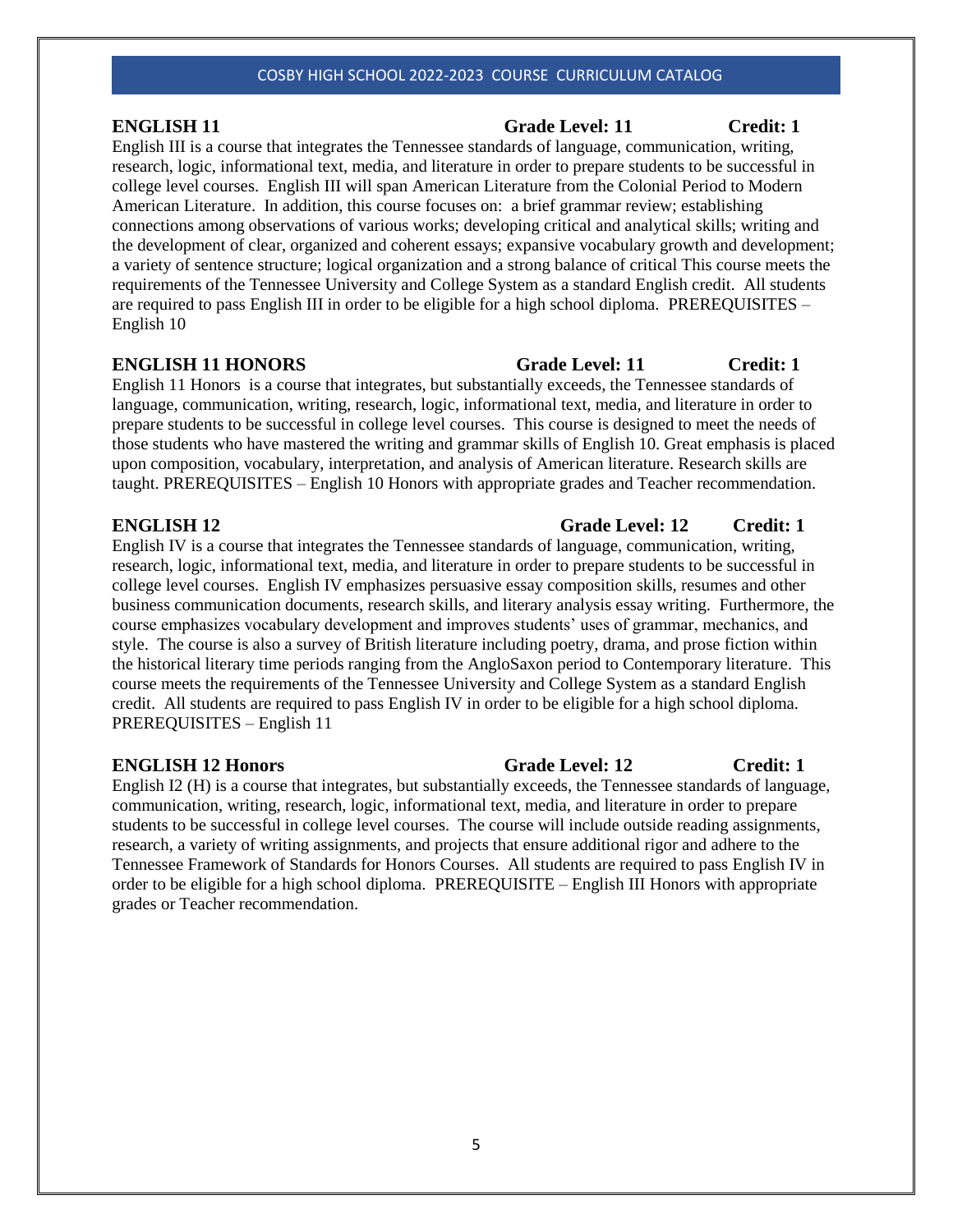# **MATHEMATICS COURSE DESCRIPTIONS**

# **Algebra I Pt I and Algebra I Pt 2 (Full Year) Grade Level: 9. Credit: 2**

Curriculum includes linear and exponential relationships. Students will engage in methods for analyzing, solving, and using quadratic functions. A comprehensive list of Algebra I math standards can be found at [https://www.tn.gov/content/dam/tn/education/standards/math/Standards\\_Support\\_Alg\\_I\\_Mathematics.pdf](https://www.tn.gov/content/dam/tn/education/standards/math/Standards_Support_Alg_I_Mathematics.pdf) . Please note that Algebra I part 1 is elective credit and Algebra I part 2 meets the Algebra I graduation requirement. The Tennessee Ready (TNReady) assessment will be given at the completion of Algebra I part 2 and the score will count as a percentage of the student's final grade to be determined by the Cocke County Board of Education. All students are required to pass Algebra I in order to be eligible for a high school diploma.

# **Algebra IA and Algebra I Honors (Full Year) Grade Level: 9 Credit: 2**

Algebra I Honors integrates but substantially exceeds the Tennessee standards of Algebra I, and as such, proceeds at a much faster pace. This is a two-semester course (Algebra 1A-Fall and Algebra 1 Honors-Spring). Please note that Algebra IA is elective credit and Algebra I Honors meets the Algebra I graduation requirement. The Tennessee Ready (TNReady) assessment will be given at the completion of Algebra IB Honors and the score will count as a percentage of the student's final grade to be determined by the Cocke County Board of Education. All students are required to pass Algebra I in order to be eligible for a high school diploma. PREREQUISITE – Appropriate test scores, grades, and teacher recommendation.

# **Grade Level: 10 Credit: 1** Credit: 1

Students explore more complex geometric situations and deepen their explanations of geometric relationships, moving towards formal mathematical arguments. A comprehensive list of standards can be found at:

[https://www.tn.gov/content/dam/tn/education/standards/math/Standards\\_Support\\_Geom\\_Mathematics.pd](https://www.tn.gov/content/dam/tn/education/standards/math/Standards_Support_Geom_Mathematics.pdf) [f](https://www.tn.gov/content/dam/tn/education/standards/math/Standards_Support_Geom_Mathematics.pdf) The Tennessee Ready (TNReady) assessment will be given at the completion of Geometry and the score will count as a percentage of the student's final grade to be determined by the Cocke County Board of Education. All students are required to pass Geometry in order to be eligible for a high school diploma. PREREQUISITE: Algebra I

# **Geometry Honors Grade Level: 10 Credit: 1**

Geometry Honors integrates but substantially exceeds the Tennessee standards of Geometry, and as such, proceeds at a much faster pace. The Tennessee Ready (TNReady) assessment will be given at the completion of Geometry Honors and the score will count as a percentage of the student's final grade to be determined by the Cocke County Board of Education. All students are required to pass Geometry in order to be eligible for a high school diploma. PREREQUISITE: Algebra I Honors and appropriate grades or Teacher recommendation.

# **Algebra II Grade Level: 11 Credit: 1**

Building on their work with linear, quadratic and exponential functions, students extend their repertoire of functions to include polynomial, rational, and radical functions. Students work closely with the expressions that define the functions and continue to expand and hone their abilities to model situations and to solve equations, including solving quadratic equations over the set of complex numbers and solving exponential equations using the properties of logarithms. A comprehensive list of Algebra II standards are listed at

[https://www.tn.gov/content/dam/tn/education/standards/math/Standards\\_Support\\_Alg\\_II\\_Mathe](https://www.tn.gov/content/dam/tn/education/standards/math/Standards_Support_Alg_II_Mathematics.pdf) [matics.pdf](https://www.tn.gov/content/dam/tn/education/standards/math/Standards_Support_Alg_II_Mathematics.pdf) The Tennessee Ready (TNReady) assessment will be given at the completion of Algebra II and the score will count as a percentage of the student's final grade to be determined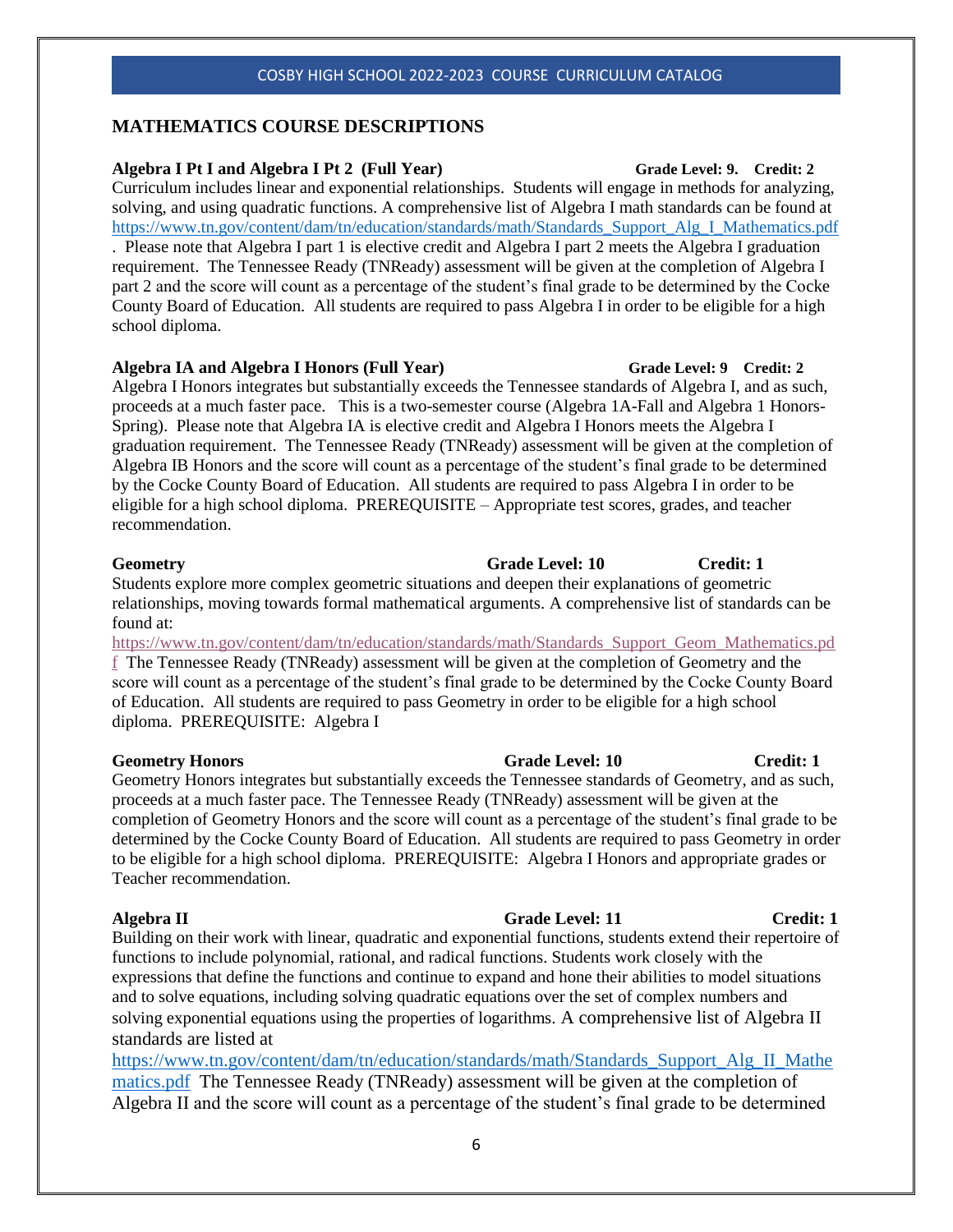by the Cocke County Board of Education. All students are required to pass Algebra II in order to be eligible for a high school diploma. PREREQUISITE: Algebra I and Geometry

# **Algebra II Honors Grade Level: 11 Credit: 1**

Algebra II Honors integrates but substantially exceeds the Tennessee standards of Algebra II, and as such, proceeds at a much faster pace. The Tennessee Ready (TNReady) assessment will be given at the completion of Algebra II Honors and the score will count as a percentage of the student's final grade to be determined by the Cocke County Board of Education. All students are required to pass Algebra II in order to be eligible for a high school diploma. PREREQUISITE: Algebra I Honors, Geometry Honors, and appropriate grades or Teacher recommendation.

**Bridge Math Grade Level: 12 Credit: 1** 

Bridge Math is a course intended to build upon concepts taught in previous courses to allow students to gain a deeper knowledge of the real and complex number systems as well as the structure, use, and application of equations, expressions, and functions. Functions emphasized include linear, quadratic and polynomial. Students continue mastery of geometric concepts such as similarity, congruence, right triangles, and circles. Students use categorical and quantitative data to model real life situations and rules of probability to compute probabilities of compound events. Please note that Bridge Math does not meet NCAA graduation requirements. PREREQUISITE: Algebra II

Mathematics is a program developed for high school seniors who have not met the ACT benchmark (19) for college level math. These students are typically required to take Learning Support Mathematics in college before they are eligible to take credit-bearing college math. The SAILS program was developed by high school and community college math instructors and was piloted across the state in 2012. The course utilizes an online program that allows students to progress through skills at their own pace. Students must complete all five modules of this online program in order to successfully complete the SAILS Math course. Please note that SAILS Math does not meet NCAA graduation requirements.

Precalculus is designed to prepare students for college level STEM focused courses. Students extend their knowledge of the complex number system to use complex numbers in polynomial identities and equations. Topics for student mastery include vectors and matrix quantities, sequences and series, parametric equations, and conic sections. Students use previous knowledge to continue progressing in their understanding of trigonometric functions and using regression equations to model quantitative data. PREREQUISITE: Algebra II and appropriate ACT Test scores and grades

# **SAILS Math Grade Level: 12 Credit: 1** SAILS

# **Precalculus Grade Level: 12** Credit: 1

### 7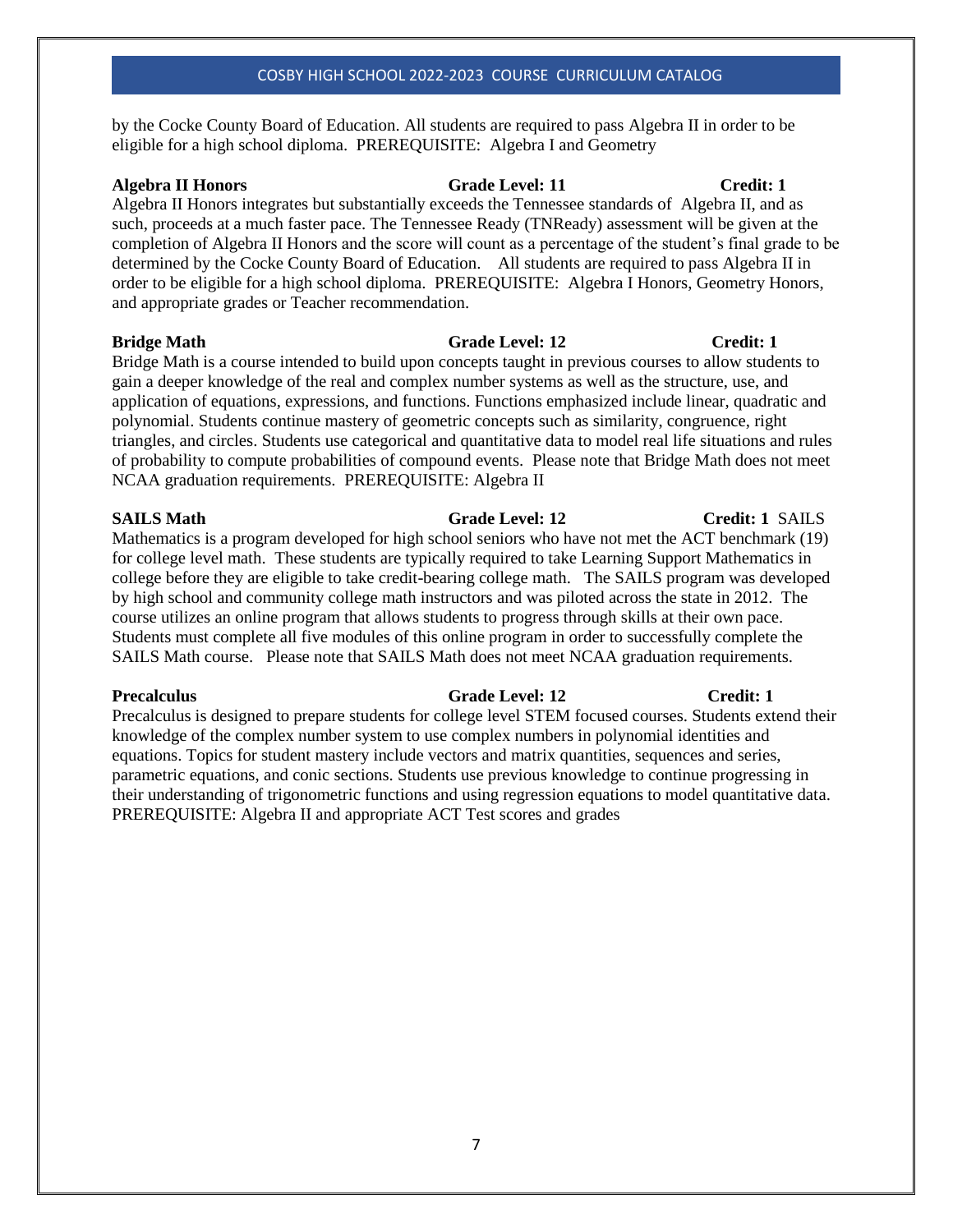# **SCIENCE COURSE DESCRIPTIONS**

### **Physical Science Grade Level: 9 Grade Level: 9 Credit: 1**

Physical Science is a standard laboratory science in which students will study core concepts including matter and interactions and motion and stability. The relationship between energy and forces and energy transfer will be emphasized. The student will leave with the knowledge to successfully step into a Chemistry or Physics classroom. This course meets the requirements of the Tennessee University and College System as a standard lab science course and meets the graduation requirement for a lab science elective.

### **Biology I** Grade Level: 10 Credit: 1

Biology I introduces the principles and concepts of biology. Emphasis is on basic biological chemistry, cell structure and function, metabolism and energy, genetics, and ecology. Students will be able to apply knowledge gained in the course to their everyday lives, make informed choices as members of the community, as well as to further their career in medicine, food services, cosmetology, and other related vocational areas. Upon completion, students should be able to demonstrate understanding of life at the molecular, cellular and population levels. Laboratory exercises reinforce lecture topics and include microscope techniques. The Tennessee End-of-Course (EOC) assessment will be given at the completion of Biology I and the score will count as a percentage of the student's final grade to be determined by the Cocke County Board of Education. All students are required to pass Biology I in order to be eligible for a high school diploma.

### **Biology I Honors Grade Level: 10 Credit: 1**

Biology I (H) is a first year biology course providing the same curriculum as regular biology but at an accelerated pace. The use of literature, research, and scientific writing techniques are stressed. The Tennessee End-of-Course (EOC) assessment will be given at the completion of Biology I (H) and the score will count as a percentage of the student's final grade to be determined by the Cocke County Board of Education. All students are required to pass Biology I in order to be eligible for a high school diploma. PREREQUISITE: Physical Science Honors and appropriate grades, or teacher recommendation.

**Chemistry I Grade Level: 11 Credit: 1** Chemistry is a laboratory science course in which students investigate the composition of matter and the physical and chemical changes it undergoes. Students use science process skills to study the fundamental structure of atoms, the way they combine to form compounds, and the interactions between matter and energy. Students explore chemistry concepts through an inquiry approach. Standards and topics for this course include Atomic Structure, Matter and Energy, and Interactions of Matter. All students are required to pass either Chemistry or Physics in order to be eligible for a high school diploma. PREREQUISITE: Biology I

# **Ecology** Grade Level: 11, 12 Credit: 1

Ecology is a laboratory science that provides students with an opportunity to develop an understanding of interrelationships in the natural world in addition to allowing them to analyze human impacts. Through research, students will use scientific thinking to examine and evaluate knowledge encountered throughout their lives. Topics will include ecosystems, human impact on earth systems, and the influence of engineering, technology and science on society. This course meets the requirements of the Tennessee University and College System as a standard lab science course elective.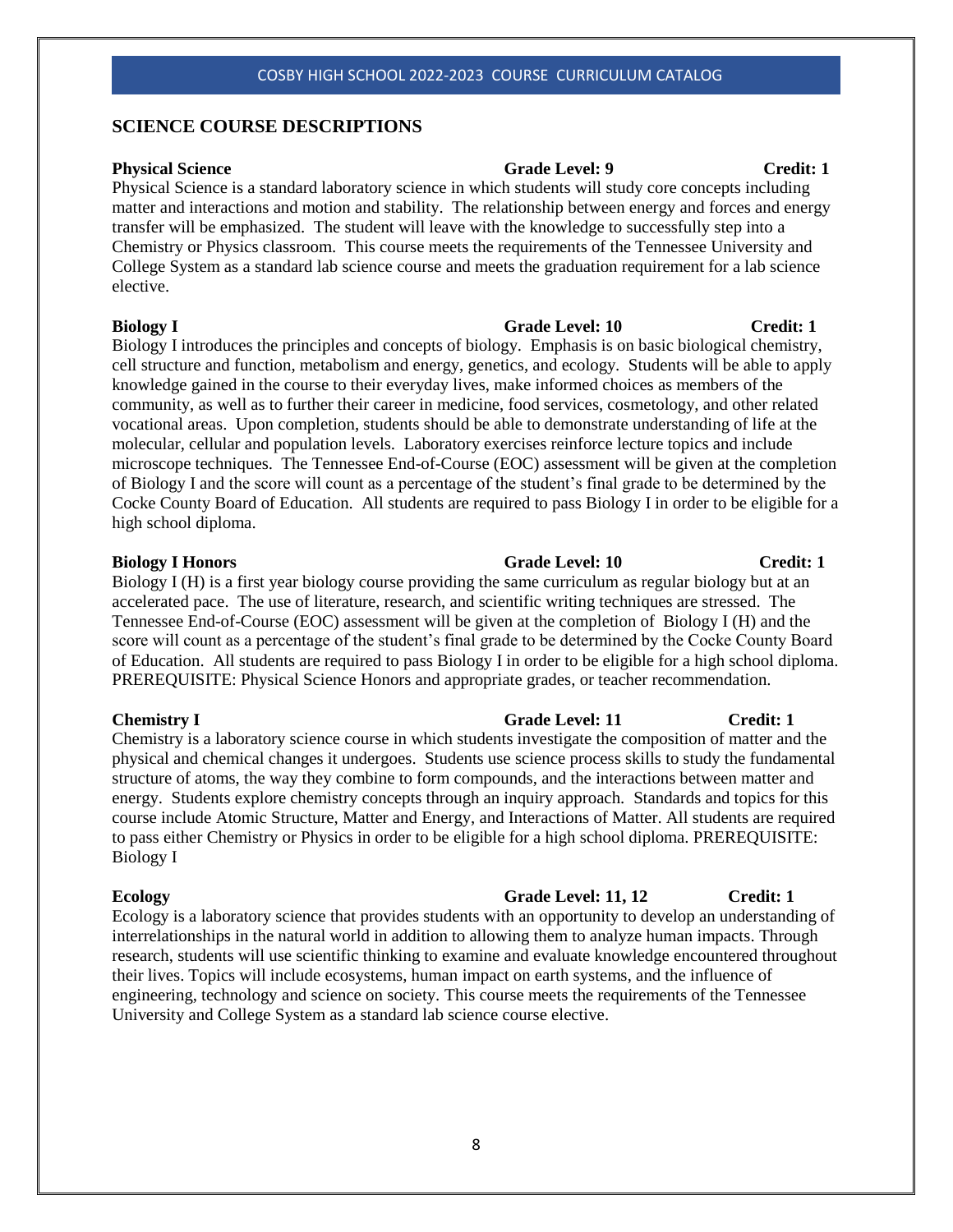# **SOCIAL STUDIES COURSE DESCRIPTIONS**

### **World History & Geography Grade Level: 9 Credit: 1**

World History & Geography- Students will study the rise of the nation state in Europe, the French Revolution, and the economic and political roots of the modern world. They will examine the origins and consequences of the Industrial Revolution, nineteenth century political reform in Western Europe, and imperialism in Africa, Asia, and South America. They will explain the causes and consequences of the great military and economic events of the past century, including the World Wars, the Great Depression, the Cold War, and the Russian and Chinese Revolutions. Finally, students will study the rise of nationalism and the continuing persistence of political, ethnic, and religious conflict in many parts of the world. Relevant Tennessee connections will be part of the curriculum, as well as appropriate primary source documents. Students will explore geographic influences on history, with attention given to political boundaries that developed with the evolution of nations from 1750 to the present and the subsequent human geographic issues that dominate the global community. All students are required to pass US History & Geography in order to be eligible for a high school diploma.

### US Government and Civics **Grade Level: 10** Credit: 1

US Government and Civics- provides a comprehensive study of the government of the United States. This course will examine the nature, organization, and function of local, state, and federal governments. At the conclusion of this course, the US Government civics exam will be administered. All students are required to pass the US Government civics exam in order to be eligible for a high school diploma. This course meets the requirements of the Tennessee University and College System as a standard Social Studies course.

# **US History & Geography Grade Level: 11 Credit: 1**

US History & Geography: Post-Reconstruction to the Present. In this course students will examine the causes and consequences of the Industrial Revolution and America's growing role in world diplomatic relations, including the Spanish-American War and World War I. Students will study the goals and accomplishments of the Progressive movement and the New Deal. Students will also learn about the various factors that led to America's entry into World War II, as well as its consequences for American Life. Students will explore the causes and course of the Cold War. Students will study the important social, cultural, economic, and political changes resulting from the Civil Rights Movement, the Cold war, and recent events and trends that have shaped modern-day America. Additionally, students will learn the causes and consequences of contemporary issues impacting their world today. Students will continue to use skills for historical and geographical analysis as they examine American history since Reconstruction with special attention to Tennessee connections in history, geography, politics, and people. Finally, students will focus on current human and physical geographic issues important in contemporary America and the global society. The Tennessee Ready (TNReady) assessment will be given at the completion of US History & Geography and the score will count as a percentage of the student's final grade to be determined by the Cocke County Board of Education.. All students are required to pass US History & Geography in order to be eligible for a high school diploma. \*Please note that Dual Enrollment Modern History will substitute as a graduation requirement for US History & Geography.

### **Economics Grade Level:12 Credit:**  $\frac{1}{2}$

Economics is an introduction to the basic tools of micro– and macroeconomic analysis. Microeconomics deals with consumers, firms, markets, and income distribution. Macroeconomics deals with national income, employment, inflation, and money. All students are required to pass Economics in order to be eligible for a high school diploma. This course meets the requirements of the Tennessee University and College Systems as a standard Social Studies course.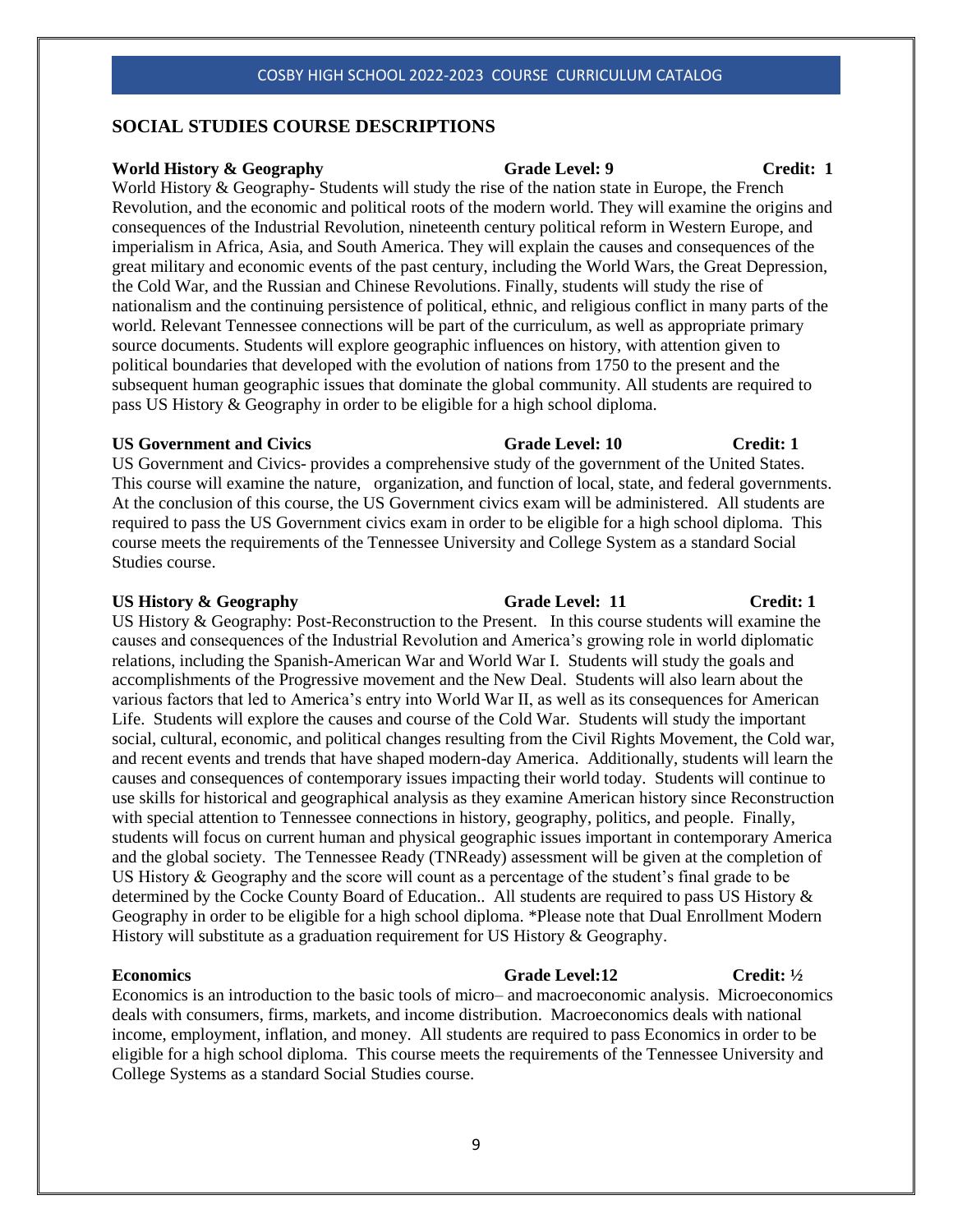### **Personal Finance Credit:**  $\frac{1}{2}$  Credit:  $\frac{1}{2}$  Credit:  $\frac{1}{2}$

# Personal Finance is a course designed to help students understand the impact of individual choices on occupational goals and future earnings potential. Real world topics covered will include income, money management, spending, and credit, as well as saving and investing. Students will design personal and household budgets; simulate use of checking and saving accounts; demonstrate knowledge of finance, debt, and credit management; and evaluate and understand insurance and taxes. This course will provide a foundational understanding for making informed personal financial decisions. All students are required to pass Personal Finance in order to be eligible for a high school diploma.

# **FOREIGN LANGUAGE COURE DESCRIPTIONS**

Spanish I focuses on building a foundation for future proficiency in the Spanish language. Reading, writing, listening, and speaking the language are emphasized. The course content includes grammar, vocabulary and a cultural overview of the Spanish-speaking countries. PREREQUISITES – None

# **SPANISH II Grade Level: 10, 11, 12 Credit: 1**

Spanish II is a continuation of Spanish I with additional emphasis on communication skills and higher level of grammar. A cultural overview of Spanish-speaking regions is included. REREQUISITES – Spanish I

# **SPANISH I** Grade Level: 10, 11, 12 Credit: 1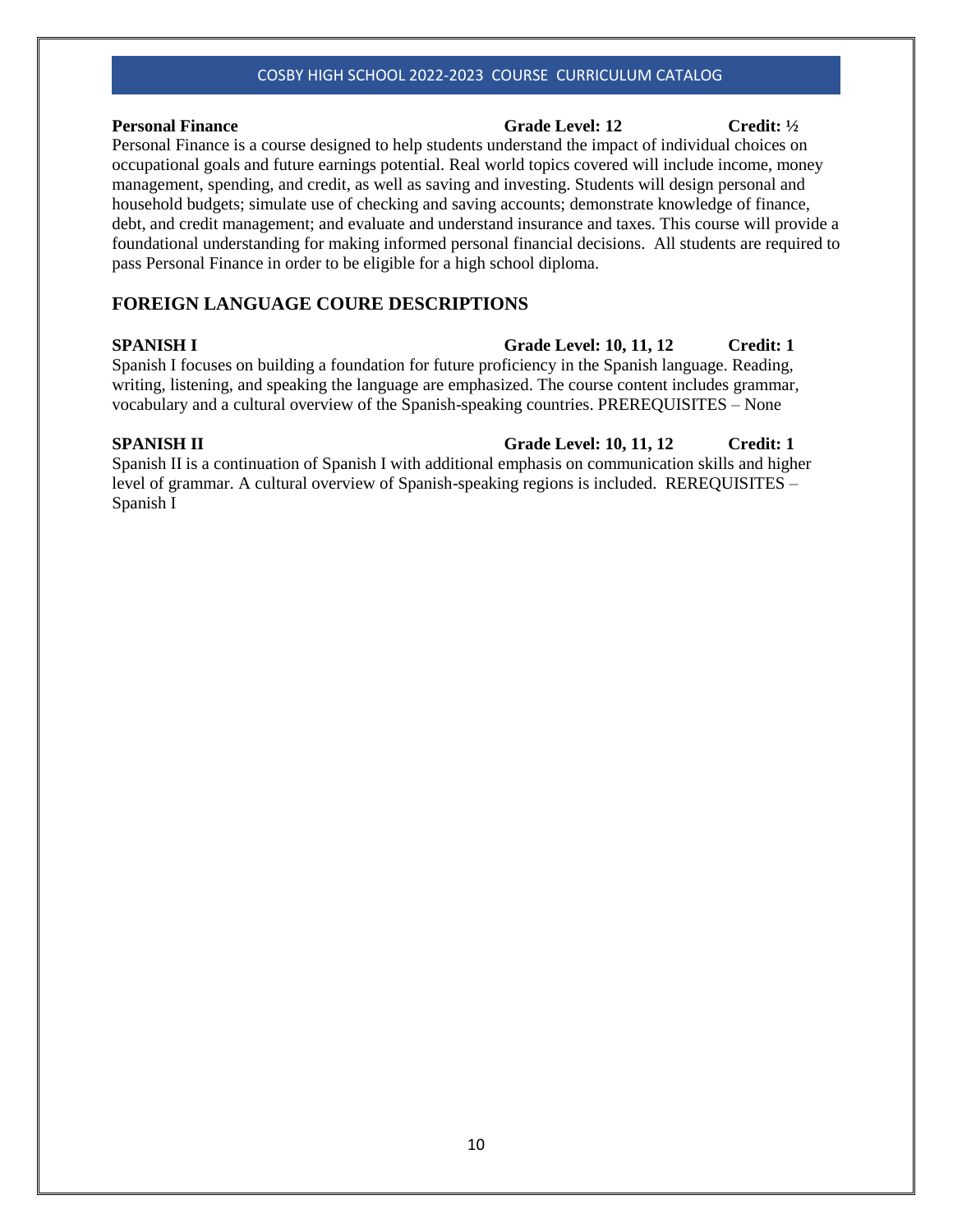# **DUAL ENROLLMENT COURSE DESCRIPTIONS**

**The below list is not a comprehensive list of DE courses available through Walters State Community College. See your school counselor for current schedule of course offerings.**

The below Dual Enrollment (DE) courses are offered in a variety of ways, including the new WSCC Newport Learning Center, courses taught at CHS campus by adjunct faculty, or through online formats. Always check with the post-secondary institution of your choice to verify transfer of DE course work from WSCC, as CHS is not responsible for transfer equivalency policies and post-secondary policies are subject to change without notice. Parents/students are responsible for any fees not covered through Dual Enrollment Grant. Please check with the Counseling Dept. for further information. Course registration begins in November for Spring courses and April for Fall courses. Please view WSCC Dual Enrollment Handbook for detailed information at<https://www.ws.edu/academics/distance-ed/dual-enrollment/>

**DUAL ENROLLMENT English Composition I Grade Level: 11, 12 Credit: 1** Dual enrollment offering (WSCC English 1010) is a composition course in argumentative writing, including invention, organization, style, and revision. Critical reading and thinking will be addressed through students' writing, and research skills. To qualify for this course, students must have a minimum 3.0 cumulative high school GPA. Upon successful completion of course, student will earn a high school credit as well as 3 credit hours of post-secondary credit through WSCC. Parents/Students are responsible for tuition costs and any required textbooks. Students may be eligible for DE Grant, to help defray tuition costs. (Course availability dependent upon demand/instructor availability)

**DUAL ENROLLMENT English Composition II Grade Level: 11, 12 Credit: 1** English Composition II (WSCC English 1020) is a composition course emphasizing documented critical writing, based on an introduction to fiction, drama, and poetry. To qualify for this course, a student must earn English 1010 credit. Upon successful completion of course, student will earn a high school credit, as well as 3 credit hours of post-secondary credit through WSCC. Students are responsible for tuition costs and any required textbooks. Students may be eligible for DE Grant, to help defray tuition costs. (Course availability dependent upon demand/instructor availability)

### **Dual Enrollment Precalculus Algebra** Grade Level: 12 Credit: 1

This dual enrollment course (WSCC Math 1710): This pre-calculus course in the theory and application of polynomial, logarithmic, exponential, exponential, rational, power, and inverse functions is designed to prepare students for MATH 1910 – Calculus. Prerequisite(s): Algebra II and a minimum cumulative high school GPA of 3.0. Upon successful completion of course, student will earn a high school credit, as well as 3 credit hours of post-secondary credit through WSCC. Students are responsible for tuition costs and any required textbooks. Students may be eligible for DE Grant, to help defray tuition costs. (Course availability dependent upon demand/instructor availability)

# **Dual Enrollment Precalculus Trigonometry Grade Level: 12 Credit: 1**

This dual enrollment course (WSCC Math 1720): This pre-calculus course in trigonometric functions is designed to prepare students for MATH 1910 – Calculus. Prerequisite(s): Alegebra II and a minimum cumulative high school GPA of 3.0. Upon successful completion of course, student will earn a high school credit, as well as 3 credit hours of post-secondary credit through WSCC. Students are responsible for tuition costs and any required textbooks. Students may be eligible for DE Grant, to help defray tuition costs. (Course availability dependent upon demand/instructor availability)

### **Dual Enrollment Introductory to Statistics 6 Grade Level: 12 Credit: 1 Credit: 1**

This dual enrollment course (Math 1530 Introductory to Statistics): This introduction to probability and statistics includes descriptive statistics, probability distributions, the normal distribution, testing hypotheses, the t-test, and estimates and sample sizes. Prerequisite(s): Algebra II and a minimum cumulative high school GPA of 3.0. Upon successful completion of course, student will earn a high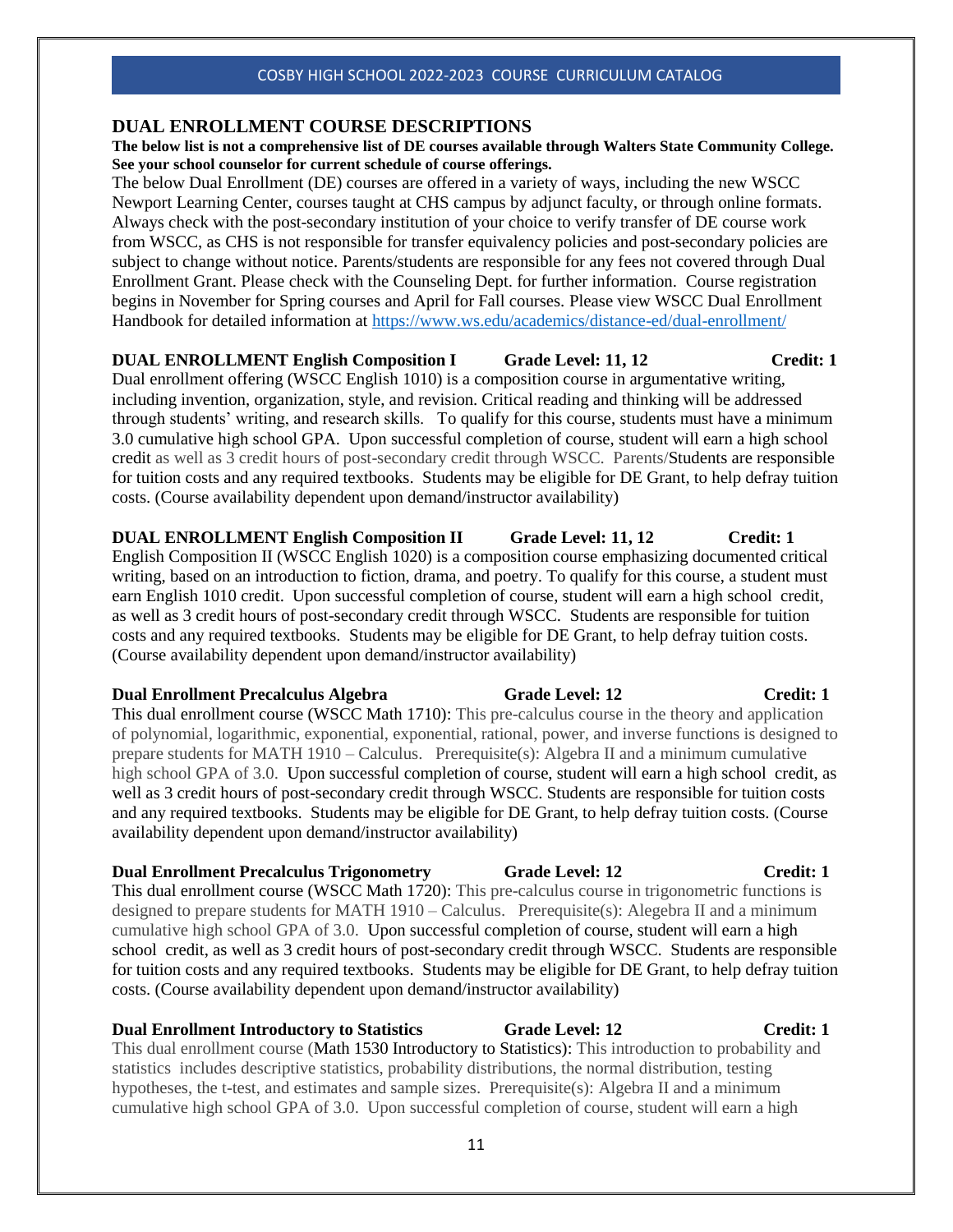school credit, as well as 3 credit hours of post-secondary credit through WSCC. Students are responsible for tuition costs and any required textbooks. Students may be eligible for DE Grant, to help defray tuition costs. (Course availability dependent upon demand/instructor availability)

This dual enrollment course (Music 1030, Introduction to Music): Students will be introduced to music through listening to recordings of standard works, lectures, recitals and other media to encourage cultural development. Prerequisite: A minimum cumulative high school GPA of 3.0. Upon successful completion of course, student will earn a high school credit, as well as 3 credit hours of post-secondary credit through WSCC. Students are responsible for tuition costs and any required textbooks. Students may be eligible for DE Grant, to help defray tuition costs. (Course availability dependent upon demand/instructor availability)

## **Dual Enrollment Early United States History 6 Grade Level: 11, 12 Credit: 1**

This course (Early United States History, HIST 2010) is the study of the United States to 1877. A survey of the settlement and development of the colonies, the Revolutionary period, the making of the Constitution, the diplomatic, economic and political problems of the new government, the grown of Nationalism, Jacksonian Democracy, territorial expansion, the Civil War and Reconstruction. Prerequisite: A minimum cumulative high school GPA of 3.0. Upon successful completion of course, student will earn a high school credit, as well as 3 credit hours of post-secondary credit through WSCC. Students are responsible for tuition costs and any required textbooks. Students may be eligible for DE Grant, to help defray tuition costs.

# **Dual Enrollment Modern United States History Grade Level: 11, 12 Credit: 1**

This course (Modern United States History, HIST 2020) is the study of the United States since 1877. A survey of the growth of the United States as an industrial and world power since Reconstruction: the industrial revolution, immigration, urbanization, rise of labor, Spanish-American War, Progressivism, World War I, Twenties, Depression and New Deal, World War II, Post-World War II era and the exercise of great power status in international affairs since World War II. Prerequisite: A minimum cumulative high school GPA of 3.0. Upon successful completion of course, student will earn a high school credit, as well as 3 credit hours of post-secondary credit through WSCC. Students are responsible for tuition costs and any required textbooks. Students may be eligible for DE Grant, to help defray tuition costs. (Course availability dependent upon demand/instructor availability). This course substitutes for and meets the high school graduation requirement for US History.

# **Dual Enrollment Music Grade Level: 11,12 Credit: 1**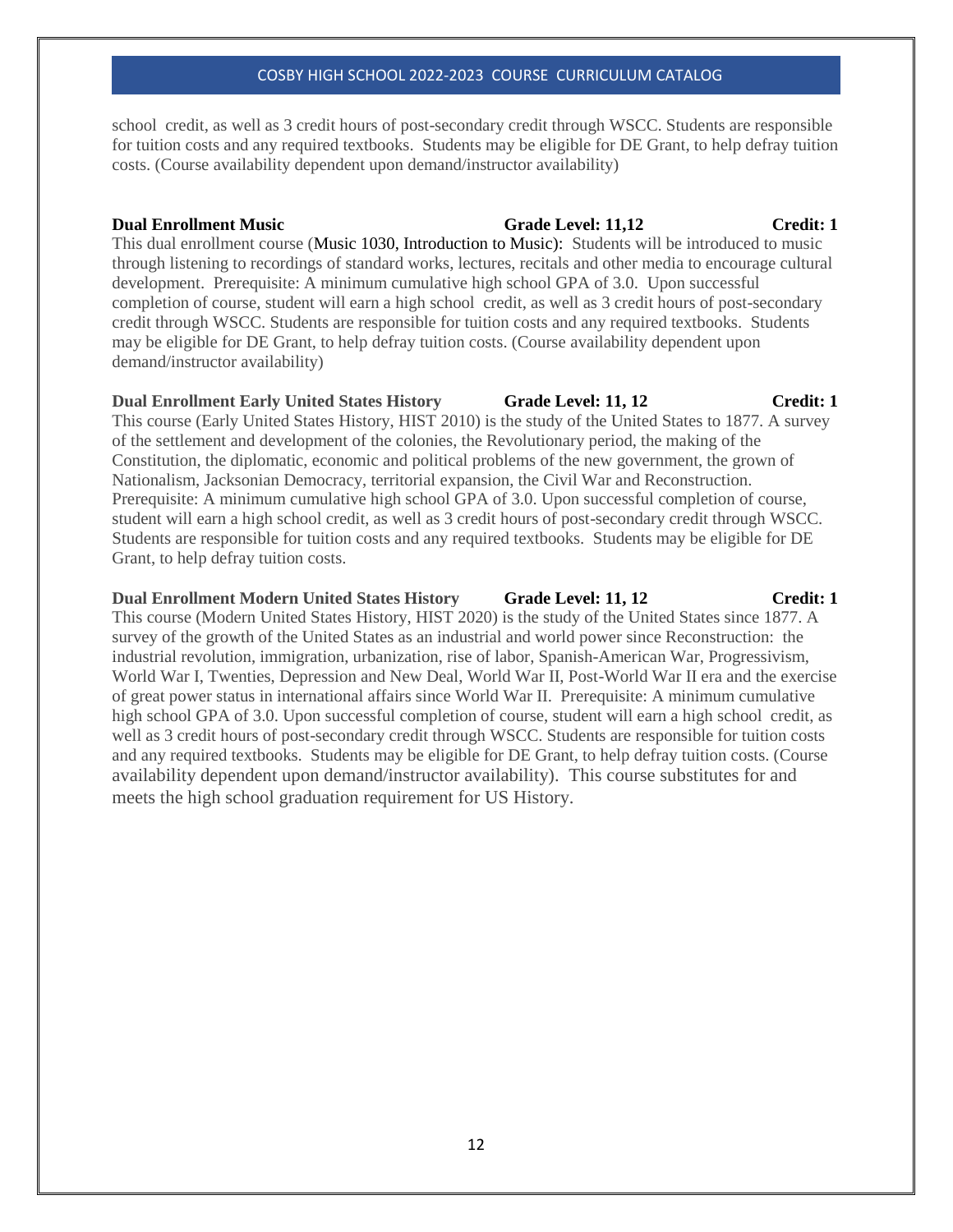# **FINE ARTS COURSE DESCRIPTIONS**

This is an introductory-level course designed for those serious about art as a main priority of study in high school. This course focuses primarily on two-dimensional processes with an emphasis on developing a greater understanding of art, its theory, and practices. Curriculum involves the application of elements and principles of design, development of observational drawing skills and creative problem-solving abilities, exposure to new media and techniques, and overall personal growth.

# **Visual ART II Grade Level: 10, 11, 12 Credit: 1**

This is an advanced-level course in drawing and painting with an emphasis on developing a greater understanding of art, its theory, and practices. Students will further develop their knowledge of art, broaden their exposure to new media and techniques and gain confidence in their creative problemsolving abilities. Curriculum focuses around the application of the Elements of Art and Principles of Design while lessons explore observational drawing and painting, sketchbook/journaling, problem solving exercises, introduction to contemporary and historical artists and issues, and personal creative development. PREREQUISITES – Art I; Course will be offered based on demand.

# **ART HISTORY Grade Level: 9, 10, 11, 12 Credit: 1**

Art History courses introduce students to significant works of art, artists, and artistic movements that have shaped the world and influenced or reflected various periods of history. These courses may emphasize the sequential evolution of art forms, techniques, symbols, and themes. Art History courses also develop an understanding of art in relation to social, cultural, political, and historical events throughout the world, while covering multiple artists, aesthetic issues, and the evolution of art. PREREQUISITES: None

Band, also referred to as Marching and Concert Band, is a full year course, with Marching Band in the Fall and Concert Band in the Spring. Band students will be transported by bus to CCHS (4<sup>th</sup> block) to participate in band class. Band students will perform at CCHS football games, parades and various concert performances throughout the year. PREREQUISITES – Teacher Recommendation

# **CHORUS Grade Level: 9, 10 11, 12 Credit: 1**

Students will perform a variety of pop, jazz, and contemporary music through singing and limited choreography. The group performs for various community, school, and club organizations. PREREQUISITES – None. Course will be offered based on demand.

# **Music History Grade Level: 9, 10, 11, 12 Credit:1**

The Students will evaluate musical works using elements of music characteristic to each style period. Students will identify ensemble type and size using teacher-provided guidelines. This course is structured to provide experiences for all students in the areas of creating understanding and listening to music. PREQUISITES: None

Piano course provides student an introduction to, and refine the fundamentals of, music and keyboard including literature and techniques such as scales, chords, and melodic lines and may offer instruction in more advanced techniques. Course will be offered based on demand.PREREQUISITES – None

# **THEATRE ART I Grade Level: 9, 10, 11, 12 Credit: 1**

Theatre Art examines practical and theoretical approaches to performance including improvisational acting, acting styles, acting methodology, movement, voice and scene study. Playwriting and elementary directing techniques are included in this course. Students will produce and participate in various

# 13

# **VISUAL ART I Grade Level: 9, 10, 11,12 Credit: 1**

# **BAND Grade Level: 9, 10, 11, 12 Credit: 1**

# **Piano I Crade Level: 9, 10 11, 12 Credit: 1**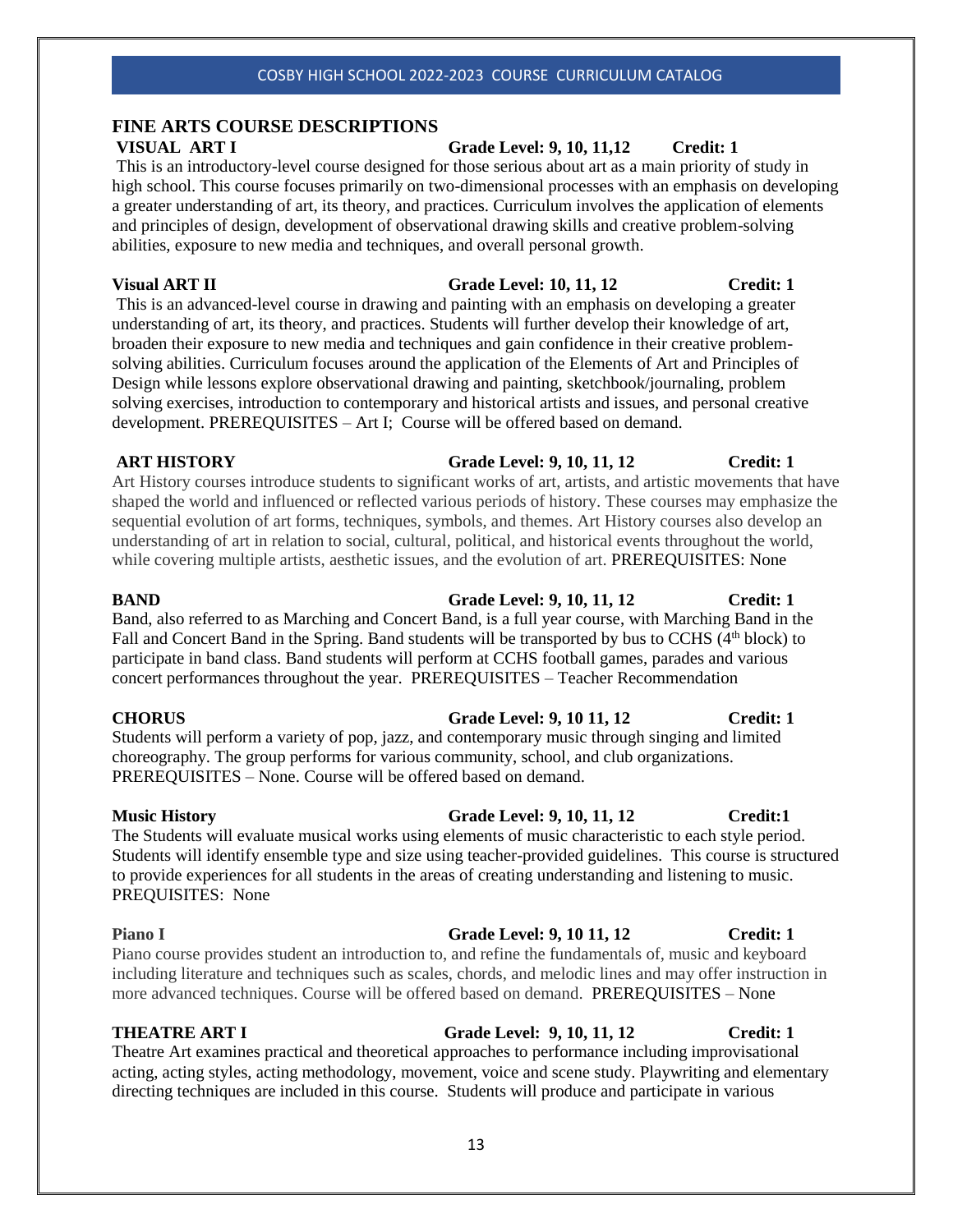productions. Students will learn how to work productively in groups, how to manage a project, and how to think more innovatively. PREREQUISITES – None. \*Theatre Art II, III, and IV are also available.

# **HEALTH AND PHYSICAL EDUCATION COURSE DESCRIPTIONS**

**LIFETIME WELLNESS Grade Level: 9 Credit: 1** This course places emphasis on physical activity. Sufficient time is allotted to demonstrate improvement in health related fitness areas. Units to be taught include nutrition, substance use/abuse, safety and first aid, disease prevention and control, as well as mental health and personal fitness. All students are required to pass Lifetime Wellness in order to be eligible for a high school diploma. (Two semesters of NRJOTC will substitute for Wellness)

### **Physical Education Grade Level: 9, 10, 11, and 12 Credit: 1**

Physical Education course places emphasis on developing an appreciation for lifetime fitness. The student will be required to participate in a variety of fitness practices including both aerobic and anaerobic activities. All students are required to pass Physical Education in order to be eligible for a high school diploma. (Students that complete a full season of a school sport may receive a PE substitution credit. Successful completion of NRJOTC (1 credit) will substitute for Physical Education. Successful completion of Marching Band (1 credit) will also substitute for Physical Education.

PE II/Weightlifting is designed to teach the student the proper techniques of weightlifting. The student will be taught how to develop and strengthen the different muscles of the body with emphasis placed on cardio-vascular conditioning.

# **ELECTIVES**

In Contemporary Issues, students will use inquiry skills to examine the issues that impact the contemporary world. Included in the course will be analysis of the historical, cultural, economic, and geographic factors that have raised certain issues to levels of concern in our nation and around the globe. Students will engage in research and problem solving in order to better understand and assess significant current issues. PREREQUISITE: None

### **Driver's Education** Grade Level: 10, 11,12 Credit: 1

Students will learn material essential to safe driving. Topics will include driving laws, safe vehicle operation, driving in emergency conditions, and the effects of alcohol on driving. Students will also be given behind-the-wheel instruction in a vehicle with dual controls and will have the opportunity to obtain a learner's permit or driver's license, pending meeting all state requirements.

Film Studies **Film Studies** Grade Level: 11, 12 **Credit: 1** Film Studies investigate the dynamics of film and literature, studying works linked across the two media by genre, topic, and style. Students will demonstrate learning and critical thinking by critiquing films, class discussions, and writing assignments. PREREQUISITES – None.

**PE II** Grade Level: 9, 10, 11, and 12 Credit: 1

# **Contemporary Issues Crade Level: 9, 10, 11, 12 Credit: 1**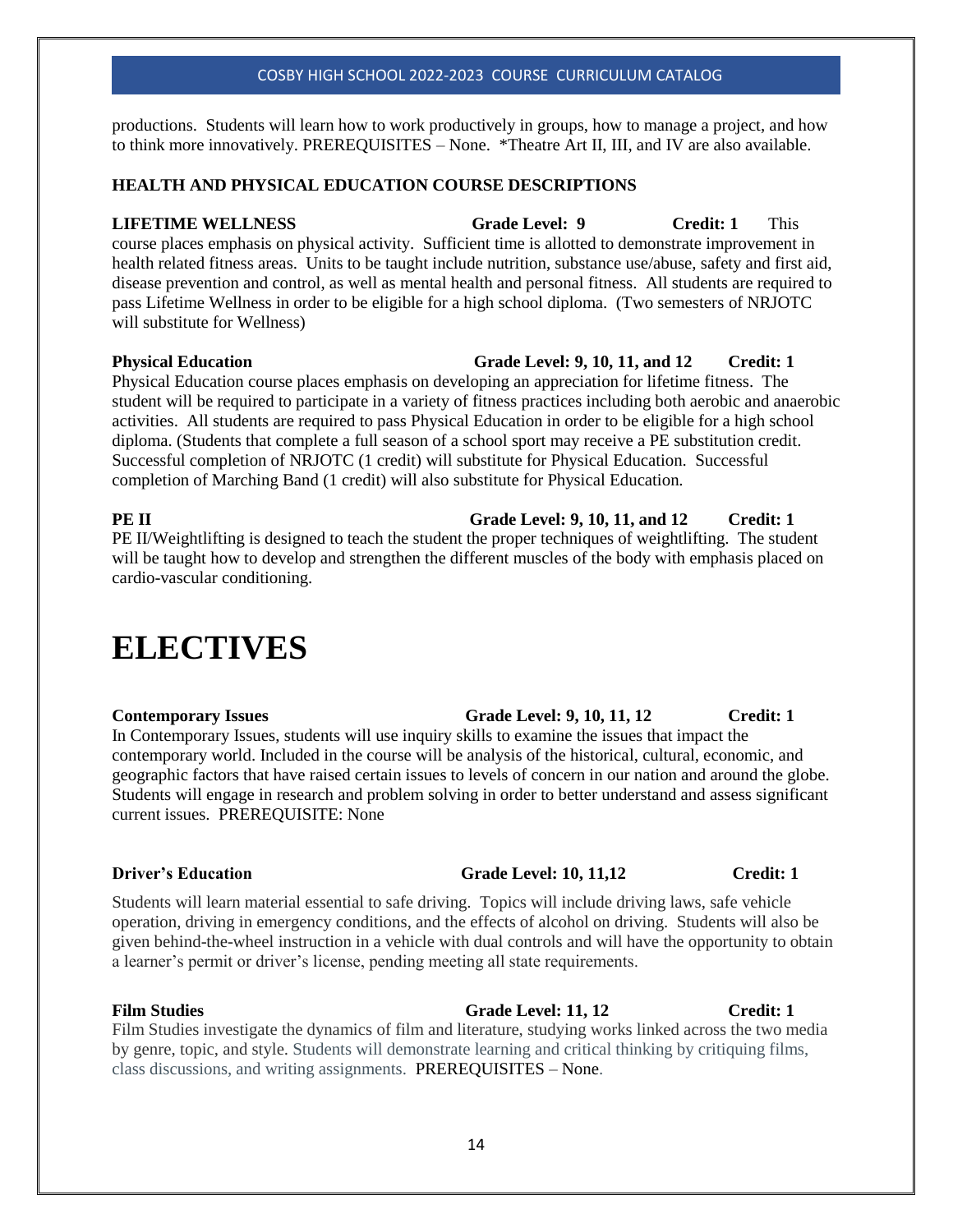Areas from goal setting to team building to personal relations to problem solving will be covered. Learn what leadership is all about by learning about your leadership style, developing goal setting skills, communication skills, decision making skills, teamwork and much more.

Classical Mythology is a rigorous introductory study of the primary characters and most important stories of classical Greek and Roman mythology. Students will gain the ability to think critically by reading a variety of mythology-based literature. Students will demonstrate learning and critical thinking using Powerpoint presentations, online research, and writing. PREREQUISITES – None.

# **Media Communications Grade Level: 10, 11,12 Credit: 1**

Students will explore different types of communication using a variety of digital media (text, audio, and visual) through formal and informal settings. Students will evaluate and integrate multiple sources of information presented in diverse media formats, while evaluating the credibility and accuracy of each source and note any discrepancies among the data. The student will develop the skills to generate ideas, research topics, organize information, and create and evaluate oral presentations

### **\*NJROTC Grade Level: 9,10,11, 12 Credit: 1**

The Naval Science ROTC program will emphasize leadership development, physical fitness, military history, and drill competition opportunities. Two courses of NJROTC will satisfy the wellness & PE requirements. A third credit will substitute for the US Government course. Three credits in NJROTC will also fulfill a program of study. Students may take NJROTC every semester. \*Please note that this course is only offered at Cocke County High School. Students will be transported by school bus to CCHS for 4<sup>th</sup> block to take this course.

# **Tier III English Language Arts Intervention Grade Level: 9, 10, 11 Credit: 1**

Tier III English Language Arts Intervention is a program designed to provide intensive reading intervention outside of the general education English class. Students will strengthen reading skills in fluency, vocabulary, and comprehension. This program addresses individual needs through direct individual/small group instruction and the use of technology. This course is designed as a learning support and placement is based upon teacher recommendation and/or test score data.

# **Tier III Mathematics Intervention Grade Level: 9, 10 Credit: 1**

Tier III Mathematics Intervention is a program designed to provide mathematics intervention outside of the general education Math class. Students will strengthen basic math skills, computation, and word problem skills. This program addresses individual needs through direct individual/small group instruction and the use of technology. This course is designed as a learning support and placement is based upon teacher recommendation and/or test score data.

# **Leadership Grade Level: 11, 12 Credit: 1**

# **Mythology Grade Level: 10, 11,12 Credit: 1**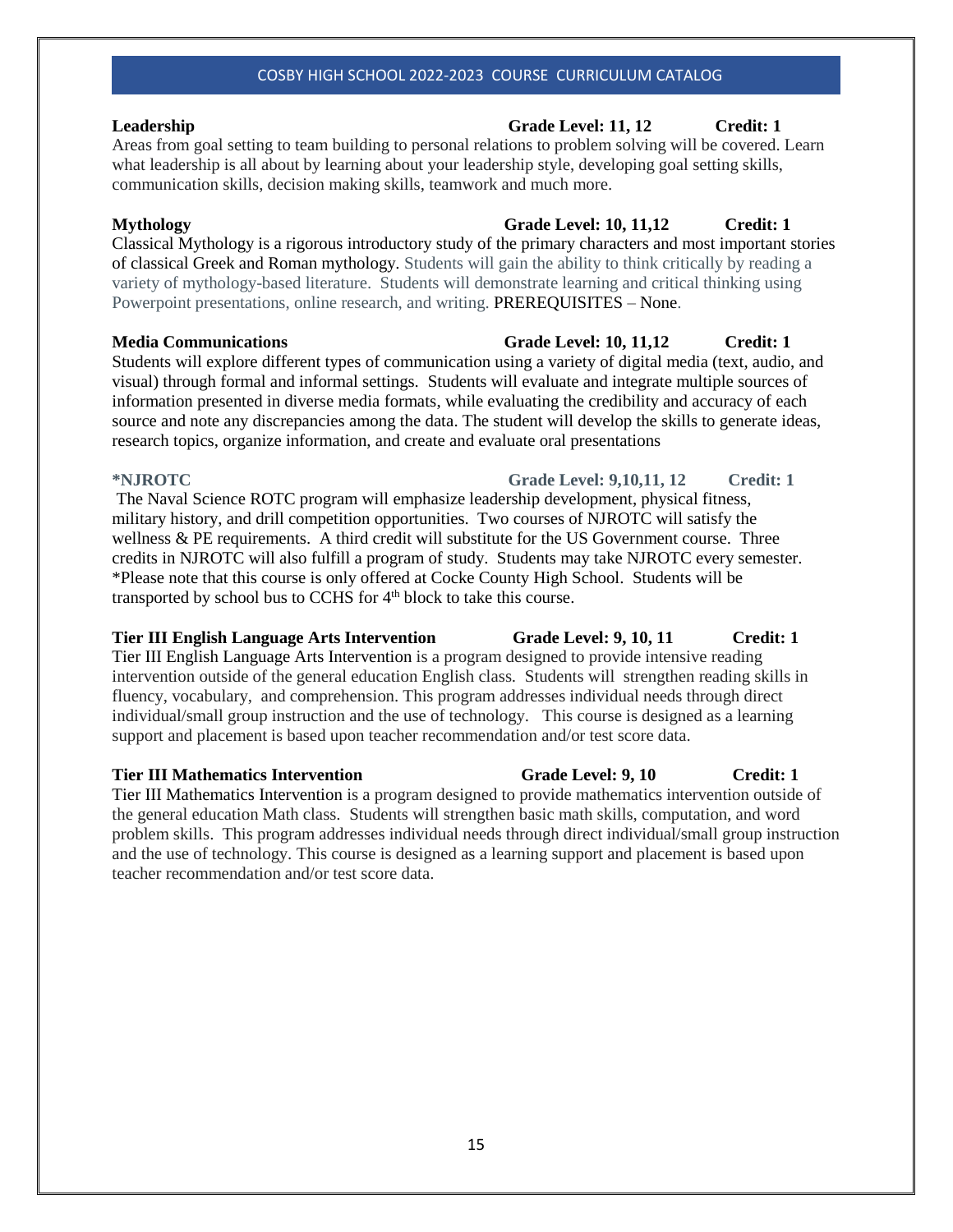# **\*Career & Technical Education Course Descriptions**

(Please note that the below CTE courses may be taken as electives or as a program of study) \*Additional CTE Programs are available through Cocke County High School. Please contact a school counselor for the most up-to-date information\*

# **ADVANCED MANUFACTURING—CAREER CLUSTER**

## **Industrial Maintenance Program of Study**

The Industrial Maintenance Technology program of study is designed to provide students with the knowledge and skills to effectively perform basic industrial maintenance procedures in an advanced manufacturing facility. This program of study is designed for students that are interested in becoming a general maintenance and repair worker, industrial machinery mechanic, master mechanic, electromechanical technician, mechanical engineer, or electromechanical engineer.

# **Principles of Manufacturing 6. Crade Level: 9.10.11 Credit: 1**

Principles of Manufacturing is designed to provide students with exposure to various occupations and pathways in the Advanced Manufacturing career cluster, such as Machining Technology, Industrial Maintenance Technology, Mechatronics, and Welding. Course content covers basic quality principles and processes, blueprints and schematics, and systems. Upon completion of this course, proficient students will advance from this course with a understanding of how manufacturing combines design and engineering, materials science, process technology, and quality.

# **Intro to Industrial Maintenance Crade Level: 10,11,12 Credit: 1**

Introduction to Industrial Maintenance is a foundational course that introduces students to basic industrial maintenance skills necessary in a manufacturing facility. Topics covered include safety, construction drawings, site layout, hand and power tools, linear and angular measurements, and application of algebraic and geometric principles to construction problems. Upon completion of this course, proficient students will be able to describe, and troubleshoot industrial maintenance systems

# **Advanced Industrial Maintenance Grade Level: 11,12 Credit: 1**

Advanced Industrial Maintenance is designed to provide students with the knowledge and skills to effectively perform industrial maintenance procedures in an advanced manufacturing facility. Students in this course develop proficiency in fundamental safety practices in electromechanical technology, shielded metal arc welding (SMAW), basic metal inert gas (MIG) welding, electrical systems, AC and DC motors, calibrating instruments, drive systems, pipe fabrication, hydraulic systems, pumps, digital electronics, programmable logic controllers (PLC), and troubleshooting procedures.

# **AGRICULTURE, FOOD, AND NATURAL RESOURCES—CAREER CLUSTER Horticulture Science—Program of Study**

Horticulture Science prepares students for future careers in the management of greenhouse operations, horticulture production, landscape design and maintenance, and turf management. Content covered in this POS includes principles of plant health, growth, reproduction, and biotechnology, principles of hydroponics and aquaponics, greenhouse structures, growing media, site analysis and planning, principles of design, and plant selection and care techniques. Upon completion of this POS, students will be prepared to pursue careers or further study in the horticultural sciences. Courses contained in this program of study include: Agriscience, Principles of Plant Science & Hydroculture, Greenhouse Mgmt, and Landscaping.

# **Agriscience** Grade Level: 9 Credit: 1

**Level 1 -Agriscience** is an introductory laboratory science course that prepares students for biology, subsequent science and agriculture courses, and postsecondary study. This course helps students understand the important role that agricultural science and technology plays in the twenty-first century. In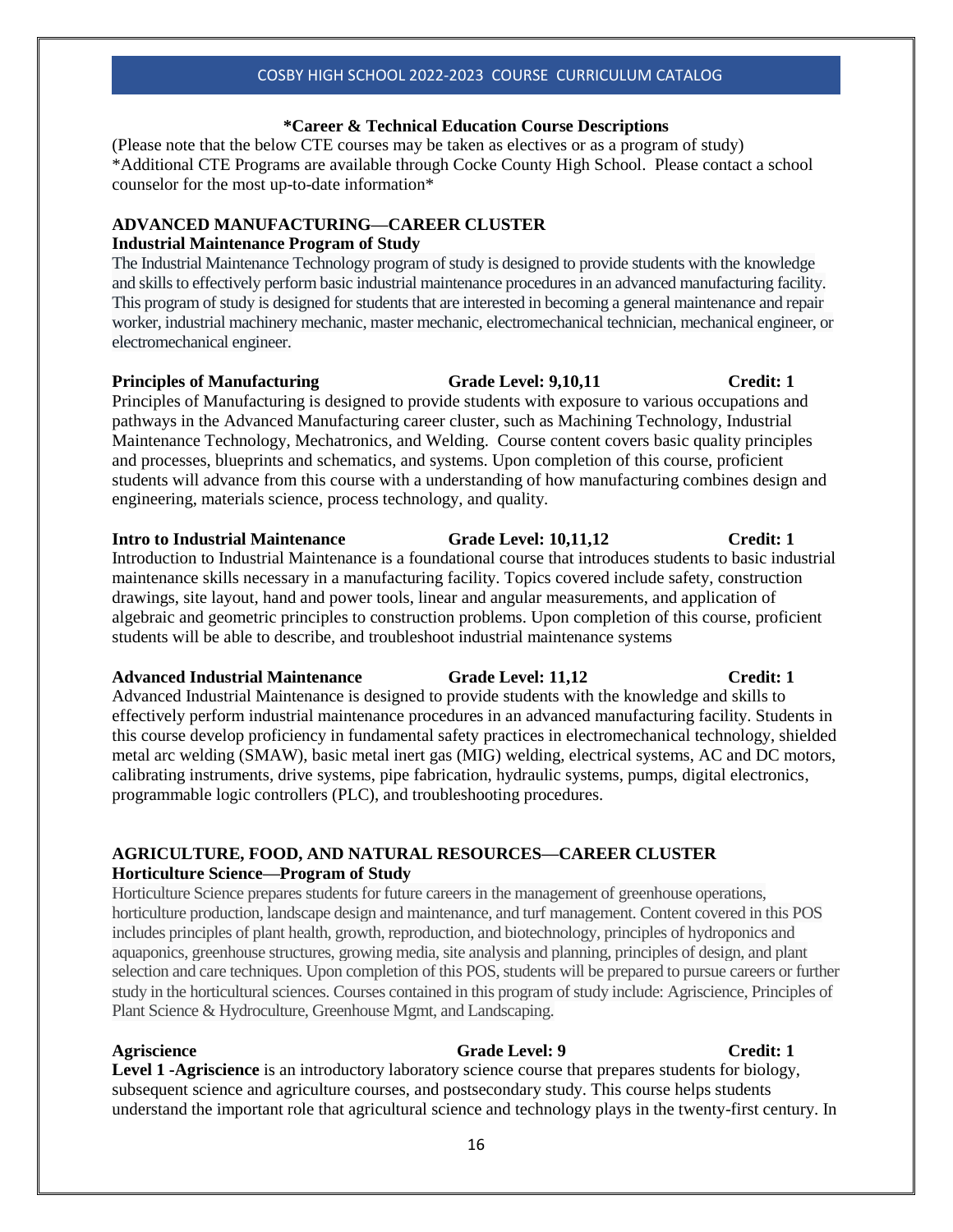addition, it serves as the first course for all programs of study in the Agriculture, Food, & Natural Resources cluster. Upon completion of this course, proficient students will be prepared for success in more advanced agriculture and science coursework. This course counts as a lab science credit toward graduation requirement.

**Principles of Pant Science and Hydroculture Grade Level: 10, 11, 12 Credit: 1 Level 2 Principles of Plant Science and Hydroculture** focuses on essential knowledge and skills related to the science of plant growth. This course covers principles of plant health, growth, reproduction, and biotechnology, as well as fundamental principles of hydroponics and aquaponics. Upon completion of this course, proficient students will be prepared for more advanced coursework in horticulture science.

### **Greenhouse Management Grade Level: 11, 12 Credit: 1**

**Level 3 Greenhouse Management** is an applied-knowledge course designed to prepare students to manage greenhouse operations. This course covers principles of greenhouse structures, plant health and growth, growing media, greenhouse crop selection and propagation, and management techniques. Upon completion of this course, proficient students will be equipped with the technical knowledge Page 2 and skills needed to prepare for further education and careers in horticulture production. Greenhouse Management is a dual credit course with statewide articulation.

# **Landscaping and Turf Science Grade Level: 12 Credit: 1**

**Level 4 Landscaping and Turf Science** is an applied course designed to provide challenging academic standards and relevant technical knowledge and skills needed for further education and careers in landscape Page 2 design, maintenance, and turf management. Content includes site analysis and planning, principles of design, and plant selection and care techniques. Upon completion of this course, proficient students will be prepared to pursue advanced study of landscaping and turf science at a postsecondary institution. This course is offered based on availability and demand.

# **HEALTH SCIENCE CAREER CLUSTER**

Health science is one of the largest industries in the country, with more than 11 million jobs. Two programs of study are offered under this cluster: Nursing Services and Therapeutic Services. See below course descriptions.

### **Nursing Services – Program of Study**

### **Health Science Education Grade Level: 9 Credit: 1**

Level 1 Health Science Education is an introductory course designed to prepare students to pursue careers in the fields of public health, therapeutics, health informatics, diagnostics, and support services. Upon completion of this course, a proficient student will be able to identify careers in these fields, compare and contrast the features of healthcare systems, explain the legal and ethical ramifications of the healthcare setting, and begin to perform foundational healthcare skills. This course will serve as a strong foundation for all of the Health Science programs of study.

**Anatomy and Physiology Grade Level: 10, 11, 12 Credit: 1 Level 2 Anatomy and Physiology** is designed to develop an understanding of the structures and functions of the human body, while relating those to knowledge and skills associated with pathophysiology. Upon completion of this course, proficient students will be able to (1) apply the gross anatomy from earlier courses to a deeper understanding of all body systems, (2) identify the organs and structures of the support and movement systems, (3) relate the structure and function of the communication, control, and integration system, and (4) demonstrate a professional, working understanding of the transportation, respiration, excretory, and reproduction systems.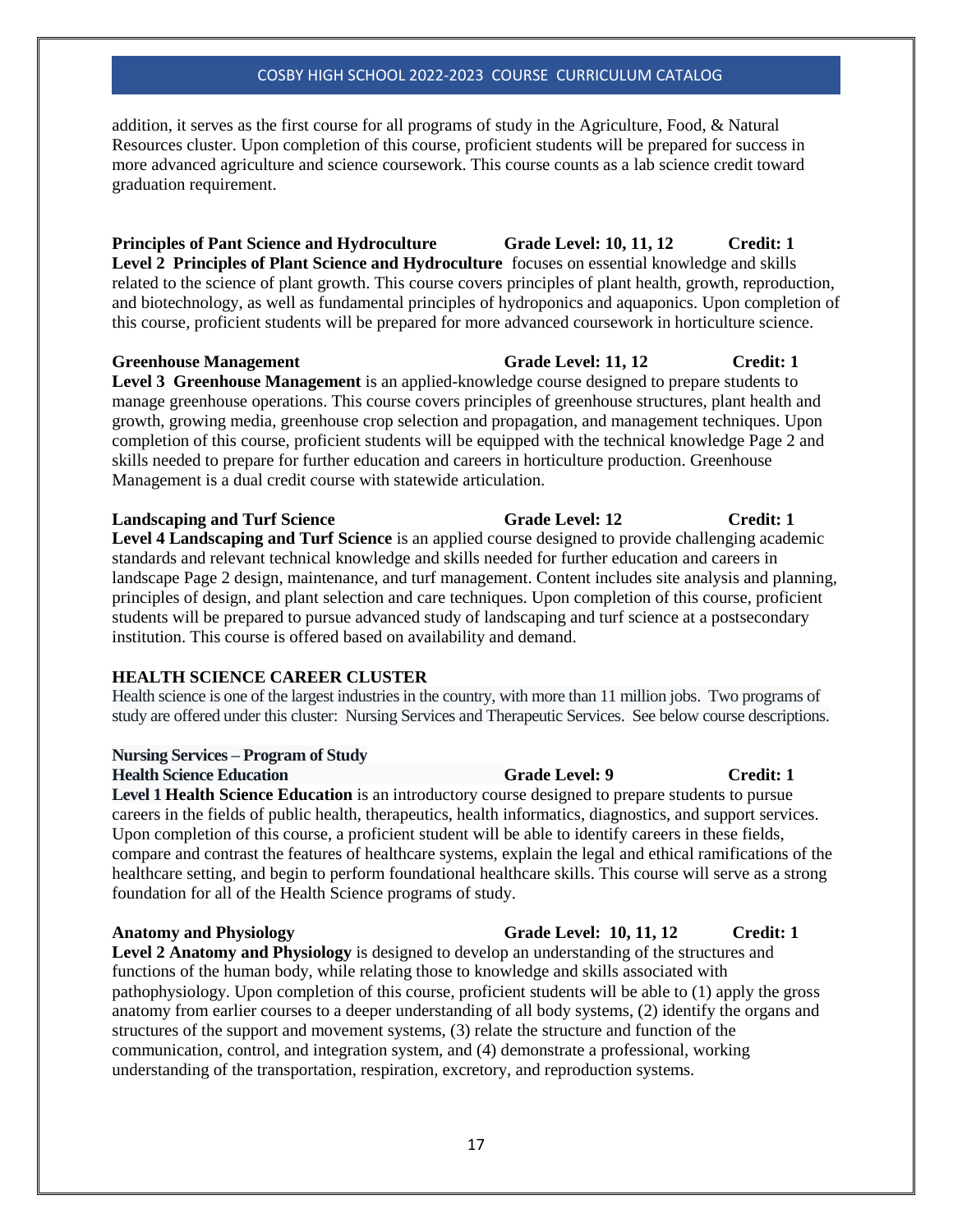# **Medical Therapeutics Grade Level: 12 Credit: 1**

**Level 3 Medical Therapeutics** is an applied course designed to prepare students to pursue careers in therapeutic and nursing services. Upon completion of this course, a proficient student will be able to identify careers in therapeutics services; assess, monitor, evaluate, and report patient/client health status; and identify the purpose and components of treatments.

**Level 4 Nursing Education** is a capstone course designed to prepare students to pursue careers in the field of nursing. Upon completion of this course, a proficient student will be able to implement communication and interpersonal skills, maintain residents' rights and independence, provide care safely, prevent emergency situations, prevent infection through infection control, and perform the skills required of a nursing assistant. If students have logged 40 hours of classroom instruction and 20 hours of classroom clinical instruction, and if they have completed 40 hours of site-based clinical with at least 24 of those hours spent in a long-term care facility through a Tennessee Department of Health approved program, they are eligible to take the certification examination as a Certified Nursing Assistant. Please note that Nursing Education is taught at Cocke County High School during the student's senior year. Students will also complete site-based clinicals. See your school counselor for requirements to participate in Nursing Clinicals.

# **Therapeutic Services – Program of Study**

**Health Science Education Grade Level: 9 Credit: 1** 

**Level 1 Health Science Education** is an introductory course designed to prepare students to pursue careers in the fields of public health, therapeutics, health informatics, diagnostics, and support services. Upon completion of this course, a proficient student will be able to identify careers in these fields, compare and contrast the features of healthcare systems, explain the legal and ethical ramifications of the healthcare setting, and begin to perform foundational healthcare skills. This course will serve as a strong foundation for all of the Health Science programs of study.

**Level 2 Anatomy and Physiology** is designed to develop an understanding of the structures and functions of the human body, while relating those to knowledge and skills associated with pathophysiology. Upon completion of this course, proficient students will be able to (1) apply the gross anatomy from earlier courses to a deeper understanding of all body systems, (2) identify the organs and structures of the support and movement systems, (3) relate the structure and function of the communication, control, and integration system, and (4) demonstrate a professional, working understanding of the transportation, respiration, excretory, and reproduction systems.

# **Medical Assisting Grade Level: 10, 11, 12** Credit: 1

Medical Assisting is designed to prepare students to pursue careers in medical assisting. Upon completion of this course, a proficient student will be able to implement communication and interpersonal skills, provide care safely, prevent emergency situations, prevent infection through infection control, and perform the skills required of a medical assistant. At the conclusion of this course and an appropriate clinical internship, students may sit for the Certified Clinical Medical Assistant (CCMA) exam.

# **Anatomy and Physiology Grade Level: 10, 11, 12 Credit: 1**

# **Nursing Education Grade Level: 12** Credit: 1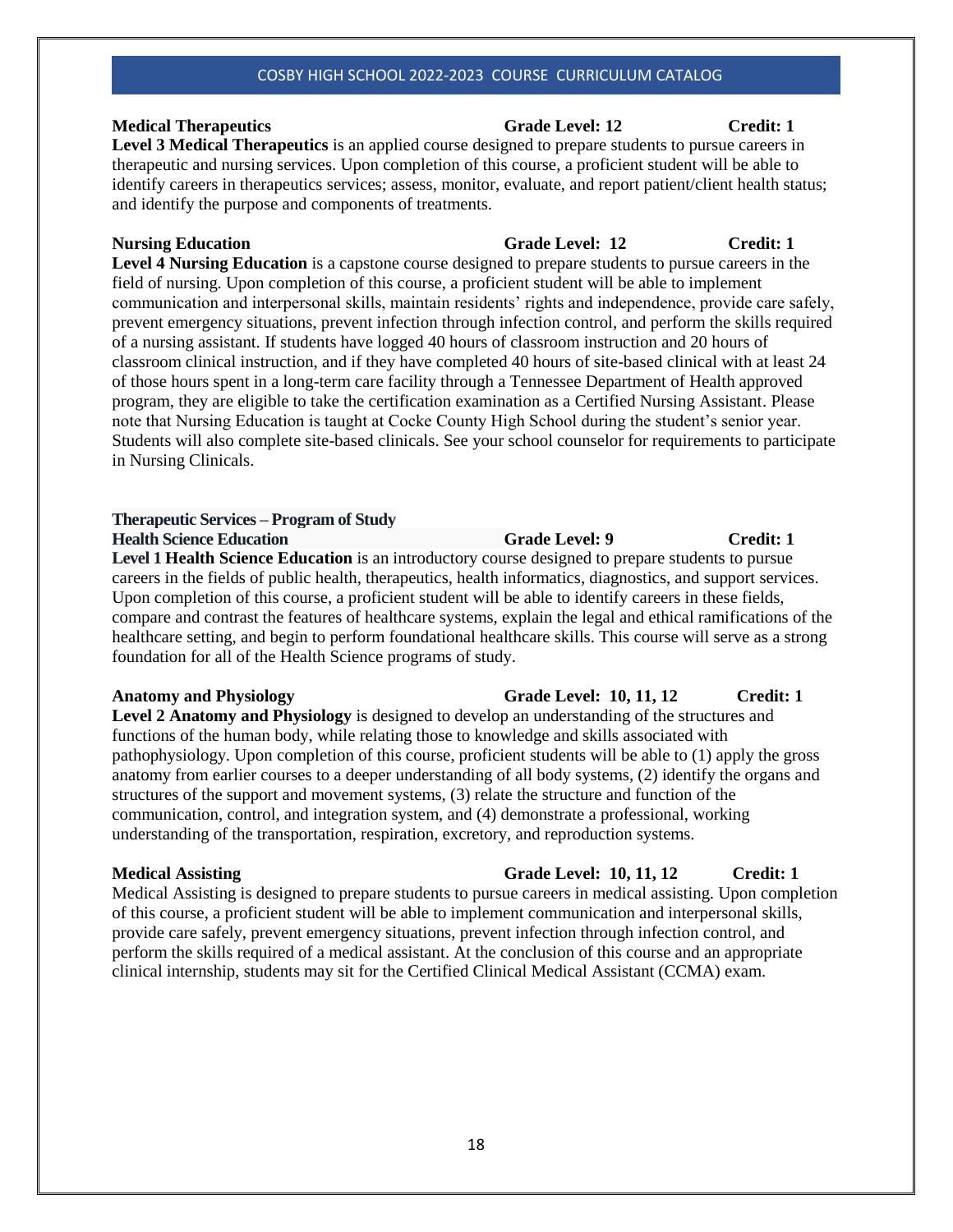### **HOSPITALITY AND TOURISM CAREER CLUSTER**

The Hospitality and Tourism career cluster prepares learners for postsecondary credentials and careers in the management and operations of lodging, food services, attractions, recreation and event planning, and other travelrelated services. Tennessee now ranks among the top 10 states in tourism. Tennessee continues to grow in hospitality and tourism and there are more job openings than training completers. Beginning salaries depend on the employee's skills, education, and job level at a hotel, restaurant, tourism office, recreation facility, amusement park, or attraction site. Salaries range from entry level wages to six figures. This industry is known for promoting from within, for its large number of young managers, and the ability to travel and move nationally and internationally. The Hospitality & Tourism Management Program of Study includes the following courses: Hospitality & Tourism, Hospitality Marketing, and Hospitality Management.

# **Hospitality & Tourism I Grade Level: 9 Credit: 1 Level 1 Hospitality & Tourism I** is a foundational course for students interested in careers within the hospitality industry. The course allows students to explore the career opportunities and fundamental principles that guide the organization and management of hospitality and tourism services. Upon completion of this course, students will be proficient in the foundations of hospitality and tourism, the segments of the industry, business concepts and operations, careers, and customer relations.

**Hospitality & Tourism II Grade Level: 10 Grade Level: 10 Credit: 1 Level 2 Hospitality & Tourism II** builds on the foundations learned in Hospitality & Tourism Exploration and introduces new topics related to the marketing of services in the hospitality industry. Students will develop proficiency in economic awareness, the role of marketing in the industry, the components of a marketing plan, and promotional concepts, all within the context of hospitality businesses. Upon completion of this course, proficient students will be prepared to pursue advanced coursework in the Hospitality & Tourism Management pathway.

**Hospitality & Tourism III Grade Level: 11, 12 Credit: 1 Level 3 Hospitality & Tourism III** is an applied-knowledge course which allows students to continue to develop sound management skills in preparation for future careers in the hospitality industry. Upon completion of this course, proficient students will have skills in management structures and the roles of managers in hospitality-related businesses, with particular attention on the areas of human relations, accounting, sales, professional communications, and legal/ethical considerations and will be equipped with the knowledge and skills to pursue postsecondary study and future employment in the hospitality industry.

### **Law, Public Safety, Corrections, & Security Career Cluster**

**Criminal Justice and Correction Services program of study** prepares students for a range of careers in law enforcement, crime scene analysis, forensic science, public safety, and criminal justice. Course content emphasizes procedures and laws governing the application of justice in the United States, from constitutional rights to crisis scenario management and the elements of criminal investigations. Upon completion of this program of study, students will be equipped with the knowledge and skill preparation for postsecondary or career opportunities in many law- and justice-related fields.

### **Criminal Justice I Grade Level: 9, 10 Credit: 1**

**Level 1 Criminal Justice I** is the first course in Criminal Justice and Correction Services program of study. It serves as a comprehensive survey of how the law enforcement, legal, and correctional systems interact with each other in the United States. Upon completion of this course, proficient students will understand the context of local, state, and federal laws, the concepts of crime control and the judicial process, and the importance of communications and professionalism in law enforcement.